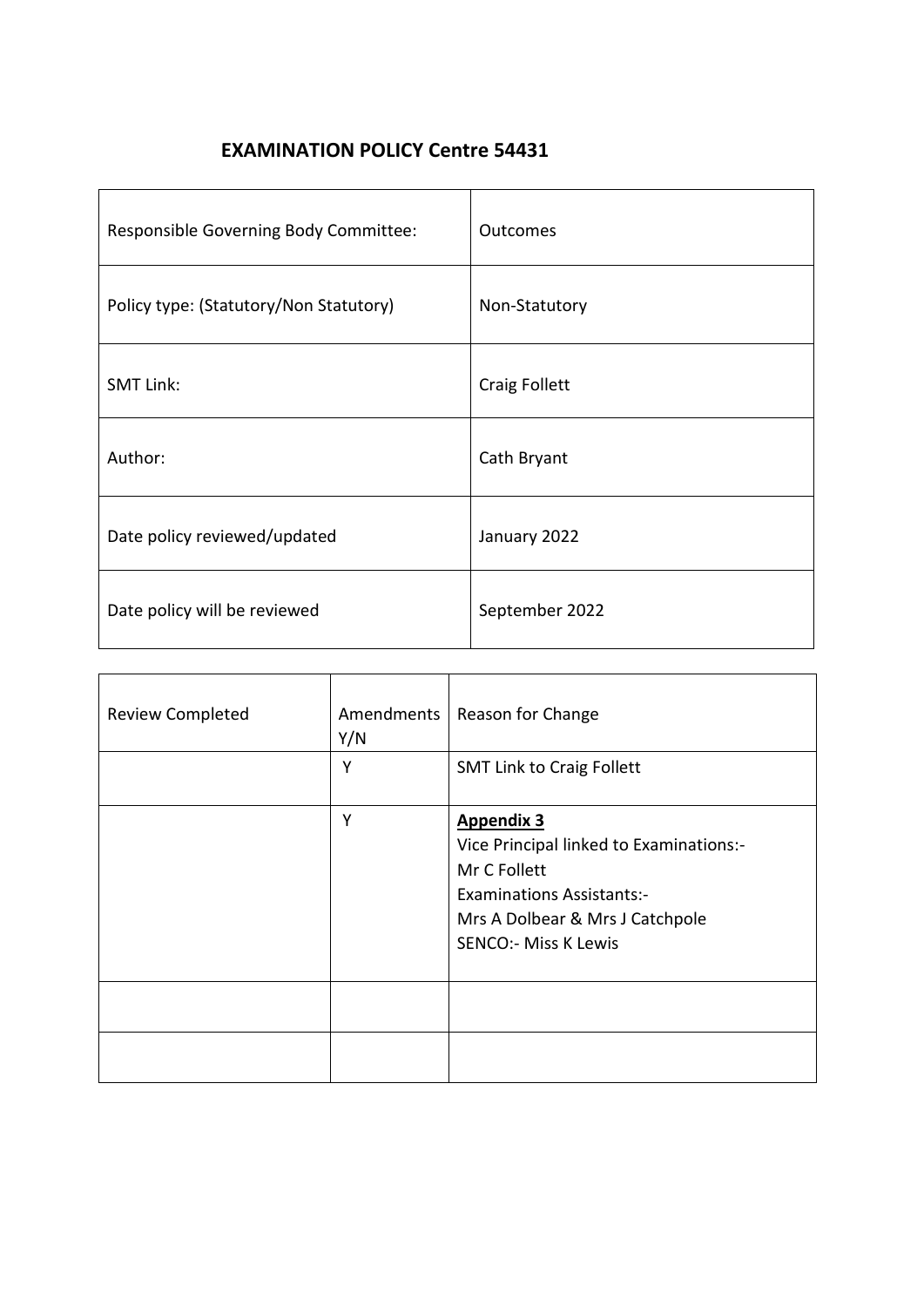

# **CENTRE 54431 EXAMINATION POLICY**

## **Contents**

- 1) Examination responsibilities
- 2) Qualifications offered
- 3) Examination seasons and timetables
- 4) Entries, registrations, entry details, late entries
- 5) Examination fees
- 6) The Disability Discrimination Act (DDA), special needs and access arrangements
- 7) The use of Word processors, Chrome books and Bi-lingual dictionaries
- 8) Conflict of Interest/ Centre staff
- 9) Managing invigilators and exam days
- 10) Candidates, clash candidates and special consideration
- 11) Non-examination assessment & Controlled Assessment
- 12) Appeals against internal assessments
- 13) Malpractice & Maladministration
- 14) Results, enquiries about results (EARs) and access to scripts (ATS)
- 15) Certificates
- 16) Examination Contingency Plan
- 17) Emergency Evacuation procedure for Examinations

Appendix 1 (copy Declaration of Candidates Authentication Form) Appendix 2 (copy JCQ information to candidates for controlled Assessment) Appendix 3 (Staff name list)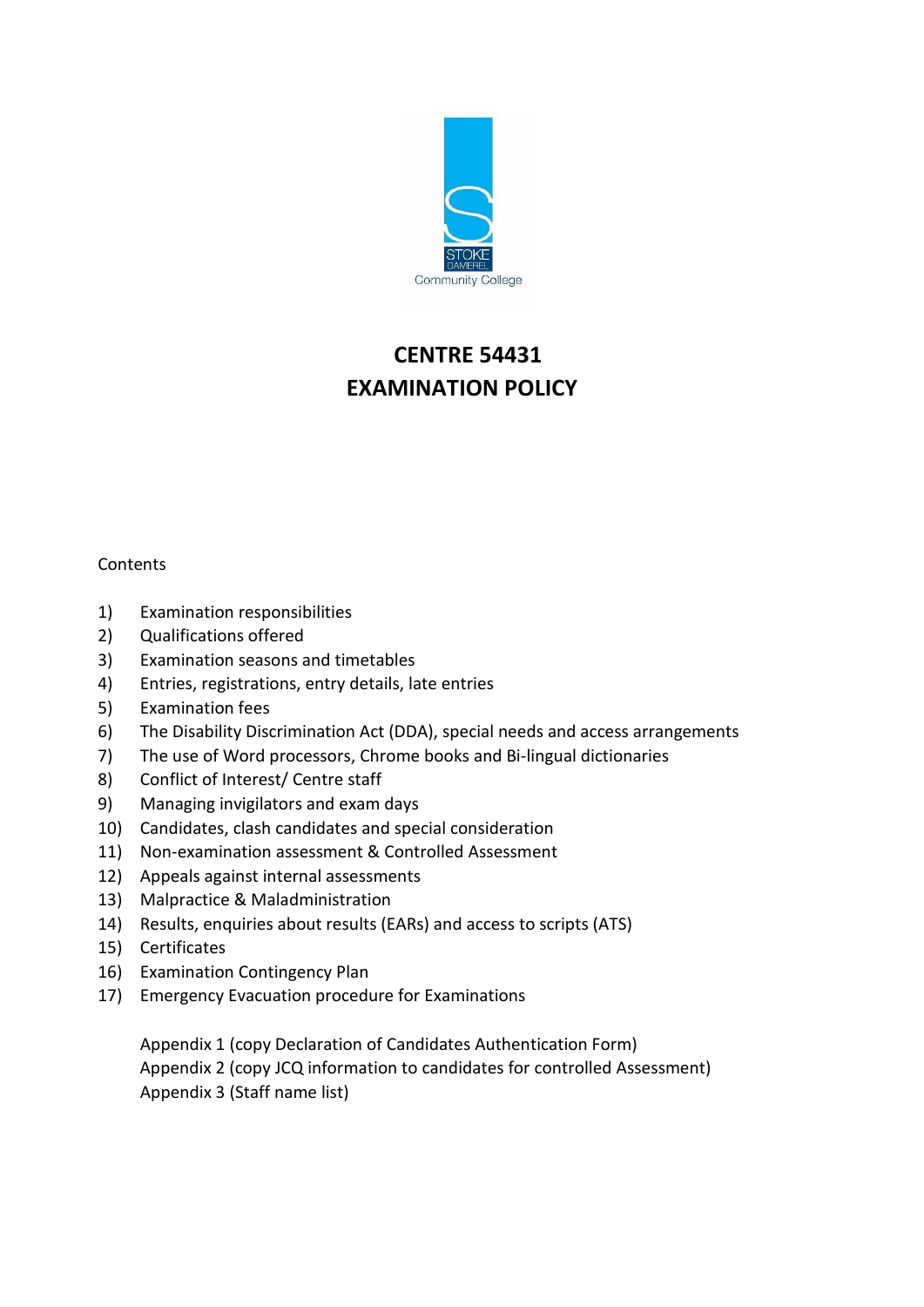The purpose of this exam policy is:

- to ensure the planning and management of Examinations is conducted efficiently and in the best interest of candidates
- to ensure the operation of an efficient exam system with clear guidelines for all relevant staff.

It is the responsibility of everyone involved in the Centre's examination processes to read, understand and implement this policy.

This exam policy will be reviewed by the Head of Centre, Senior Leadership Team and Examinations Manager on an annual basis.

#### **1. Examination Responsibilities**

Head of Centre:- Principal Miss A Frier Overall responsibility for the college as an Examination Centre

## **SLT link for the Examination Department:- Vice Principal Mr C Follett**

Oversees all the Examination procedures in conjunction with The Examinations Manager Responsible for reporting all suspicions or actual incidents of malpractice. Refer to the JCQ document *suspected malpractice in examinations and assessments* 

#### **Examinations Manager**

Manages the administration of public and internal Examinations reporting to the Vice Principal

- advises the Senior Leadership team, subject and class tutors and other relevant support staff on exam timetables and application procedures as set by the various exam boards
- oversees the production and distribution to staff of an annual calendar for all Examinations in which candidates will be involved and communicates regularly with staff concerning imminent deadlines and events
- ensures that candidates and their parents are informed of and understand those aspects of the exam timetable that will affect them
- consults with teaching staff to ensure that necessary coursework is completed on time and in accordance with JCQ guidelines
- maintains systems and processes to support the timely entry and registration of candidates for their Examinations.
- provides and confirms detailed data on estimated entries
- receives, checks and stores securely all exam papers and completed scripts
- administers access arrangements and makes applications for special consideration using the JCQ *Access arrangements and special considerations regulations* and *Guidance relating to candidates who are eligible for adjustments in examinations*
- identifies and manages exam timetable clashes
- accounts for income and outgoings relating to all exam costs/charges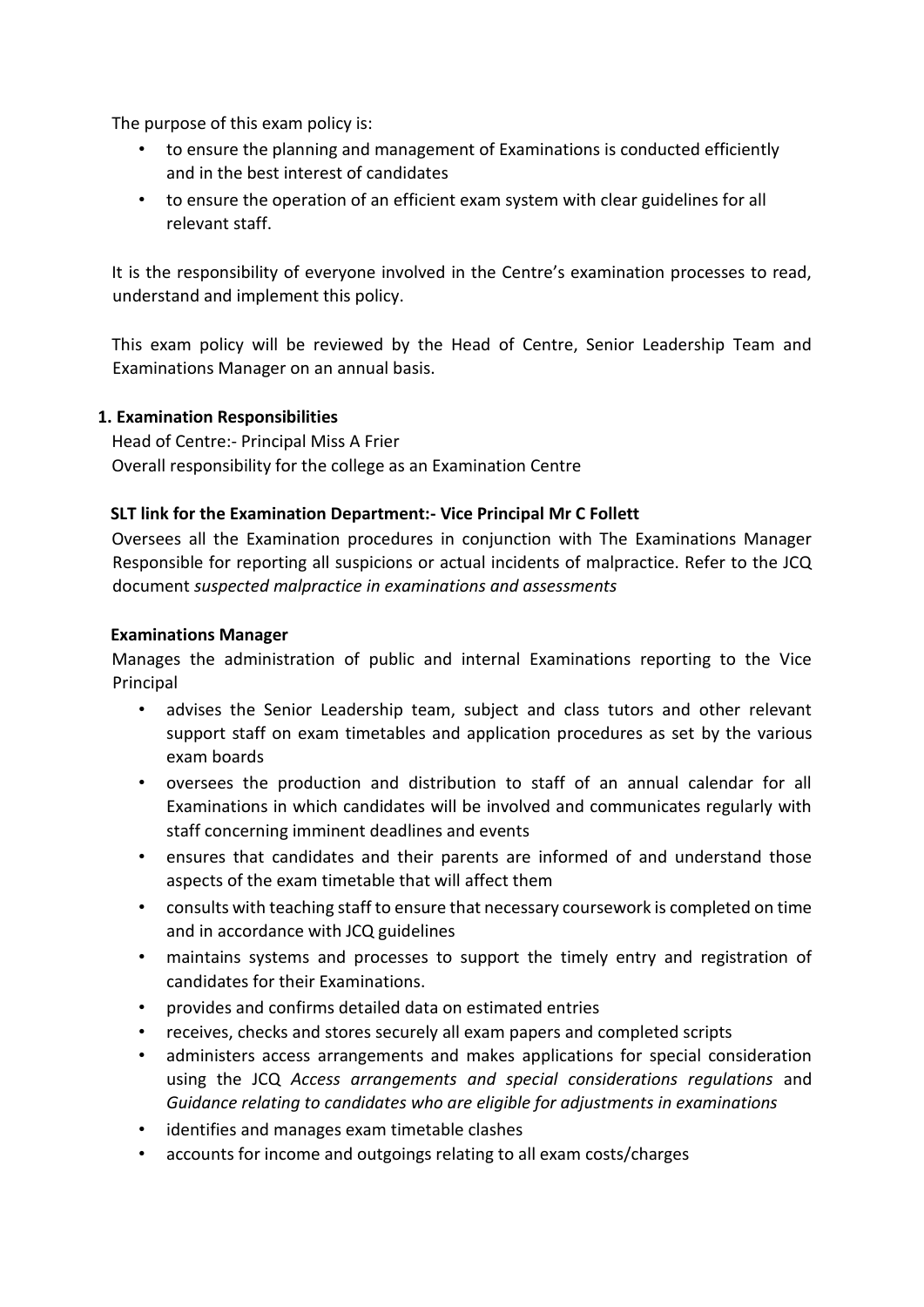- manages the organisation and the recruitment, training and monitoring of a team of Examinations invigilators responsible for the conduct of Examinations to JCQ standard
- submits candidates' coursework marks, tracks despatch and stores returned coursework and any other material required by the appropriate awarding bodies correctly and on schedule
- arranges for dissemination of exam results and certificates to candidates and forwards, in consultation with the SMT, any appeals/re-mark requests

## **Examination Assistants**

- To assist the Examinations Manager in the preparation, execution and administration of all College internal and external examinations
- Liaises with the SENCO on candidate's requirements for access arrangements
- Assists in the recruitment and training of invigilators to JCQ standard

#### **Curriculum Managers**

- Guidance and pastoral oversight of candidates who are unsure about exam entries or amendments to entries.
- Involvement in post-results procedures.
- Accurate completion of coursework mark sheets and declaration sheets.
- Accurate completion of entry and all other mark sheets and adherence to deadlines as set by the Examinations Manager

#### **BTEC Centre Quality Nominee (QN)**

- Oversee and support of the registration and delivery of new courses offered by the College and Consortium schools.
- Ensures the provision of high quality teaching and consistency of assessment, recording and reporting throughout the BTEC course.
- Ensure tutors are consistent and in line with the overall College policy on assessment, recording and reporting.
- Focused observations within departments and interviews with student groups which will provide evidence of oral feedback, self and peer observation

#### **Teachers**

- Submission of candidate names including entry level to Curriculum Managers / faculty.
- Notification of specific students requiring access arrangements/ modified papers to the SEN Examinations coordinator as soon as possible after the start of the course.
- To inform the SEN Examinations coordinator of any relevant changes throughout the course
- To support the students throughout examinations and to notify the Examinations Office of any student difficulties regarding Examinations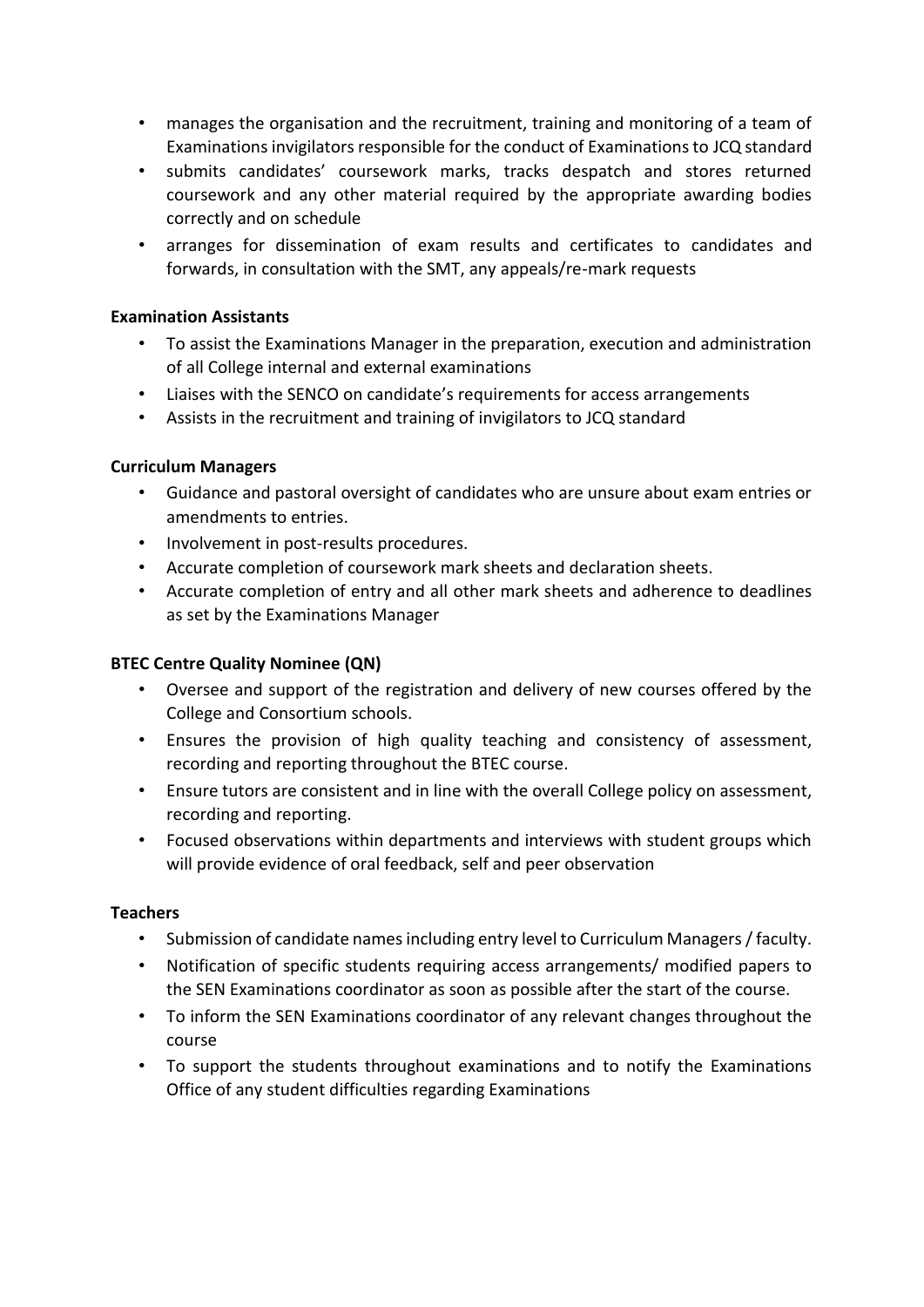#### **Learning Managers**

- Guidance and pastoral oversight of candidates that may require support during examinations.
- Informing the Examinations Manager of any relevant support that a candidate requires
- To support the Examinations Team when required

## **SEN Examinations Administrator:-**

- To liaise with Tutors and Curriculum Managers on examination entries for SEN, EAL and specific students
- Administration of access arrangements and modified papers with the Examination Board
- Administration of TA's required for examination support

## **SENCO**

- Oversee administration of access arrangements.
- Identification and testing of candidates' requirements for access arrangements.
- Provision of additional support with spelling, reading, mathematics, dyslexia or essential skills, hearing impairment, English for speakers of other languages, IT equipment — to help learners achieve their course aims

## **Lead invigilator/invigilators**

- Collection of exam papers and other material from the Examinations office before the start of the examination
- Ensuring the guidelines for conducting examinations is adhered to
- Ensuring candidates are supervised throughout their examinations under the JCQ Rules and Regulations Guide
- Collection of all exam papers in the correct order at the end of the exam and their return securely to the Examinations office

#### **Candidates**

- Confirmation of entries and informing the Examination office of any amendments
- Understanding controlled assessment/coursework regulations and signing a declaration that authenticates the work as their own.
- Wear full uniform to College at all times
- Input their legal name and examination number on all examination paperwork
- Responsible for their attendance and adhering to the rules and regulations of JCQ

## **2. Qualifications offered**

The qualifications offered at this Centre are decided by the Head of Centre, Curriculum Managers and the Senior Leadership team. The qualifications offered are GCSE, GCE A levels and the new framework Vocational qualifications

## **At Key Stage 4**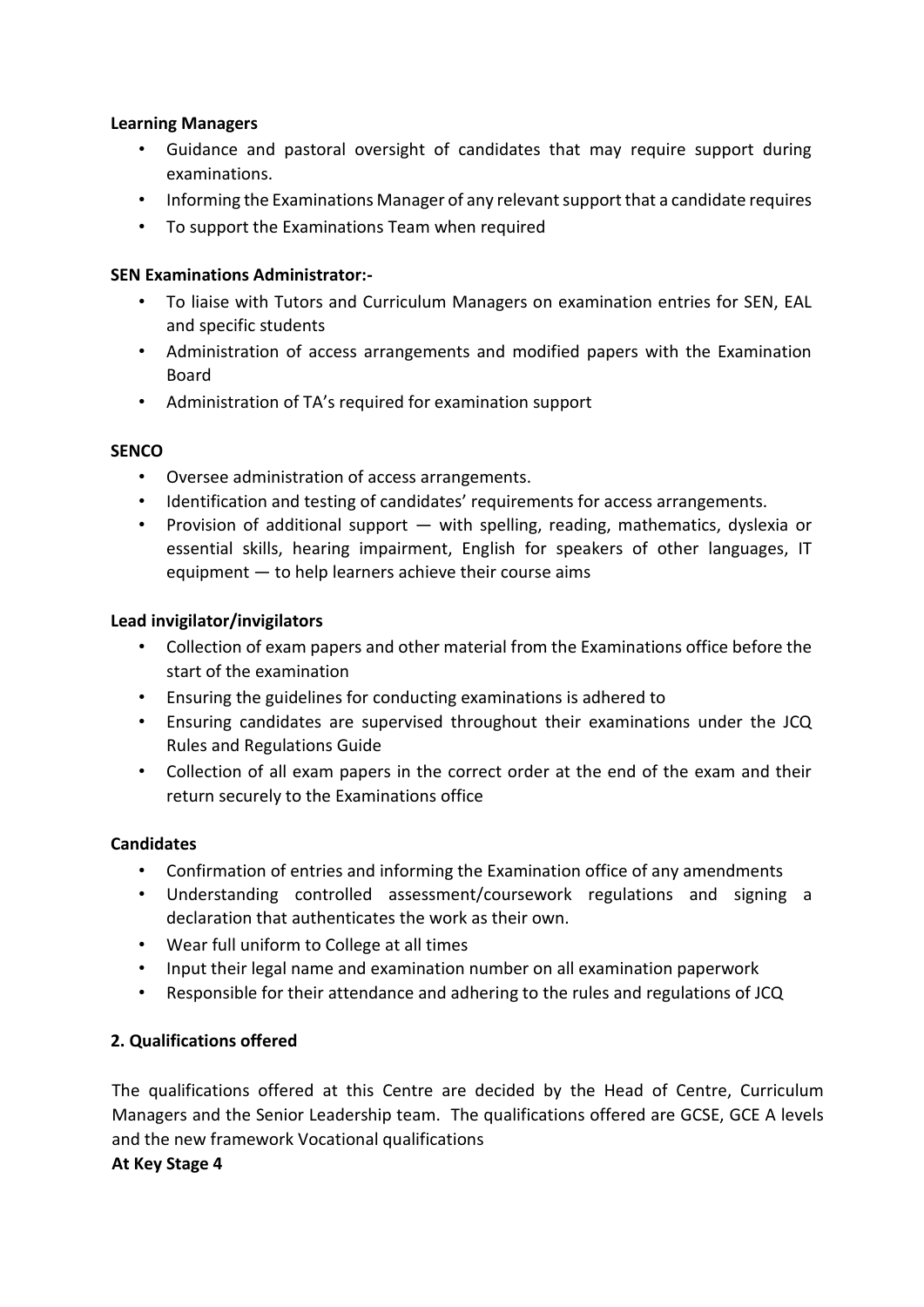All candidates will be entitled, and enabled, to achieve an entry for qualifications from an external awarding body

## **At post 16**

It is expected that A2 qualifications will be completed at the end of year 13

#### **BTEC Qualifications**

These vocational qualifications are offered to both KS4 and KS5 students usually requiring a 2 year completion of the course

## **3. Examination seasons and timetables**

#### **3.1 Exam seasons**

## **Internal Examinations (PPE)**

These are scheduled throughout the year for KS3, KS4 and KS5 All internal Examinations in KS4 and KS5 are held under external examination conditions

#### **External Examinations are scheduled in:-**

November, January, May and June depending on qualification availability. On demand tests will be throughout the year. Which Examination series will be decided by the Curriculum Managers and the Senior Management Team

#### **3.2 Timetables**

The Examinations Manager will circulate the examination timetables for both external and internal examinations once these are confirmed.

#### **4. Entries, registrations, entry details, late entries and retakes**

#### **4.1 Entries and Registrations**

Candidates are selected for their examination entries by Curriculum Managers, Heads of subject and the Vice Principal.

Candidates, or parents, cannot request a subject entry, change of level or withdrawal without signed authorization from the Curriculum Manager

The Centre does not normally accept entries from external candidates. Requests will be forwarded to the Community Education

#### **4.2 Late entries**

Entry deadlines are circulated to Curriculum Managers via meetings, email and internal mail. Late entries are authorised by Head of sixth form, Curriculum Managers, Examinations Manager and Vice Principal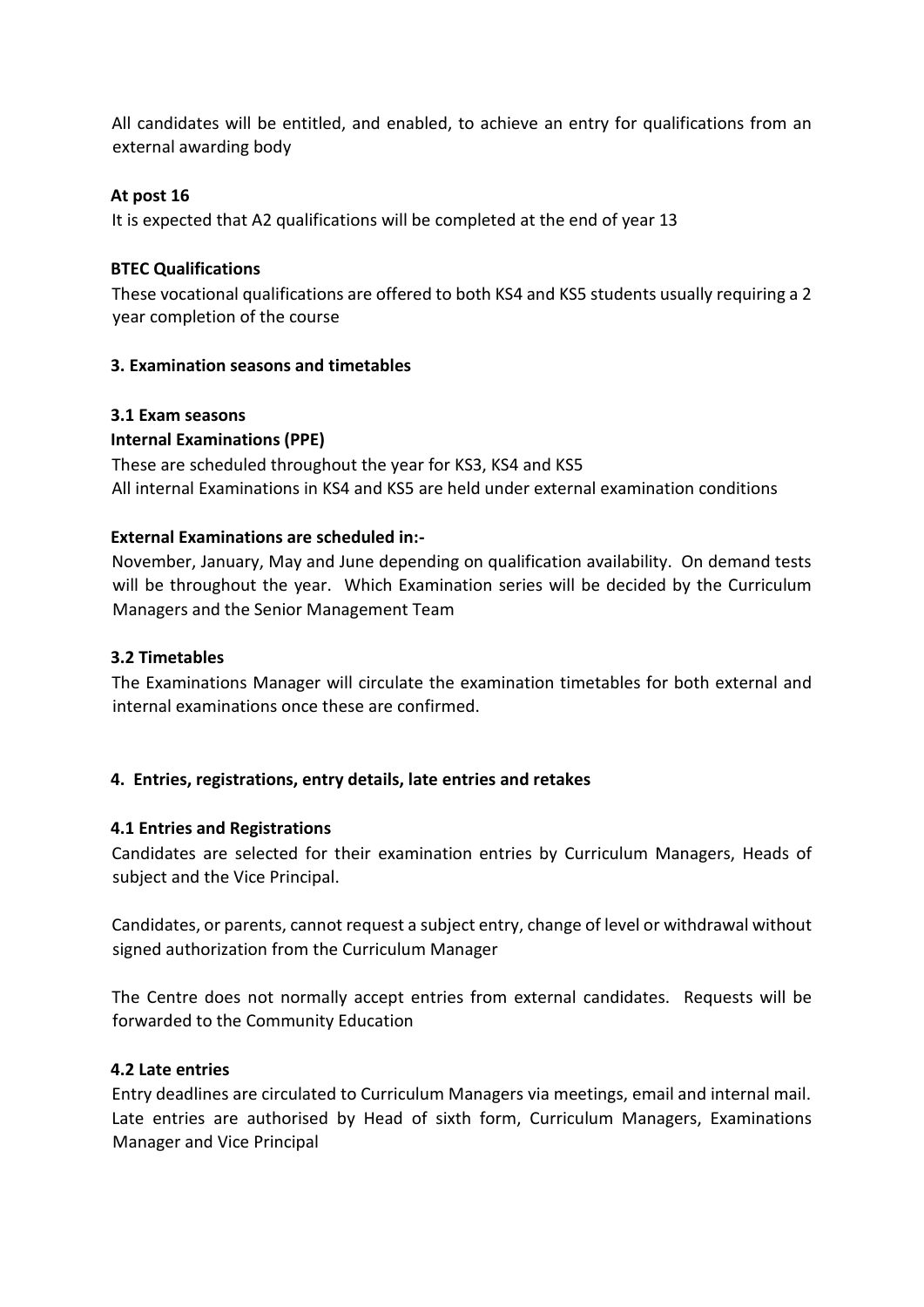## **4.3 Retakes**

Retake decisions will be made in consultation with the candidates, Curriculum Managers, Head of post-16, and Examinations Manager.

## **5. Examination fees**

GCSE initial registration and entry exam fees are paid by the Centre

A2 initial registration and entry exam fees are paid by the Centre

BTEC Registration fees are paid by the Centre

If a Department fails to meet a deadline or amends an entry after the set deadline, then that Department shall bear the cost. Unusual circumstances of late changes can be discussed with the Examinations Manager who will decide on the appropriate action

Candidates or departments will not be charged for changes of tier, withdrawals made by the proper procedures or alterations arising from administrative processes, provided these are made within the time allowed by the Awarding Bodies

Reimbursement will be sought from candidates who fail to sit an exam without informing the Examinations office on the day of the exam or without documentation of evidence

Candidates must pay the fee for an enquiry about a result, should the Centre not uphold the enquiry and the candidate insist on pursuing the enquiry

## **6. The Disability Discrimination Act (DDA), special needs and access arrangements**

6.1 The Disability Discrimination Act 2005 (DDA)

The DDA extends the application of the DDA to general qualifications. All exam Centre staff must ensure that the access arrangements and special consideration regulations and guidance are consistent with the law

#### **6.2 Special needs**

A candidate's special needs requirements are determined by the SENCO and the educational psychologist / specialist teacher

The SENCO will inform subject teachers of candidates with special educational needs who are embarking on a course leading to an exam, and the date of that exam. The SENCO can then inform individual staff of any special arrangements that individual candidates may be granted during the course and in the exam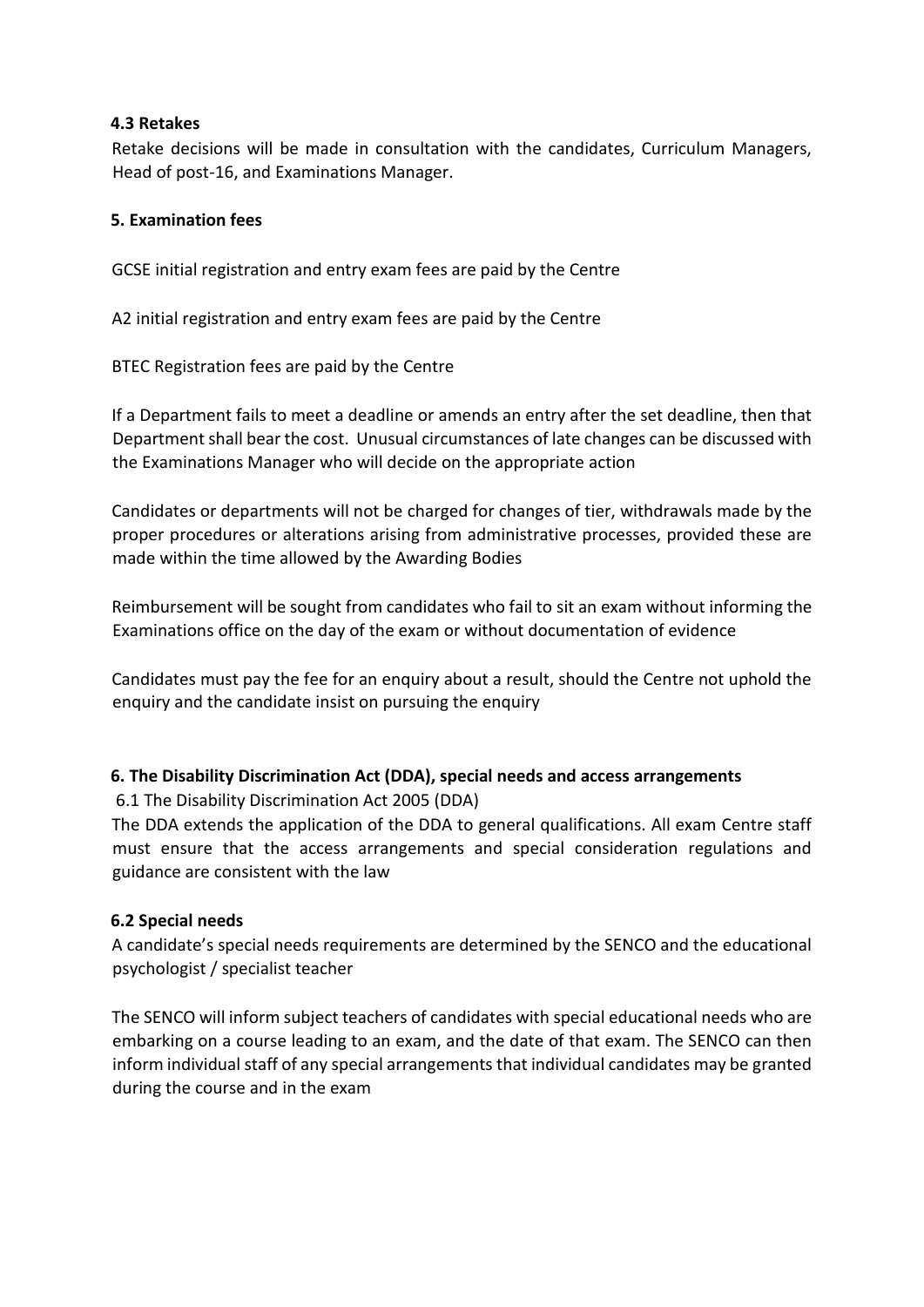## **6.3 Access arrangements**

Making special arrangements for candidates to take Examinations is the responsibility of the **SENCO** 

Submitting completed access arrangement applications to the awarding bodies is the responsibility of the SENCO.

Rooming, Invigilation and support for access arrangement candidates will be arranged by the SENCO with The Examinations Manager

## **7. The use of Word Processors, Chrome Books and Bi-lingual Dictionaries**

## Word processors

Centres are allowed to provide a word processor (e.g. laptop, computer) with the spelling and grammar check/predictive text disabled to a candidate where it is their normal way of working within the centre, unless an awarding body's specification says otherwise. This also includes an electronic brailler or a tablet.

## **A word processor:**

- must be used as a type-writer, not as a database, although standard formatting software is acceptable;
- must have been cleared of any previously stored data, as must any portable storage medium used. An unauthorised memory stick must not be used by a candidate. Where required, the centre must provide a memory stick to the candidate, which is cleared of any previously stored data;
- must be in good working order at the time of the examination;
- must be accommodated in such a way that other candidates are not disturbed and cannot read the screen. Where a candidate using a word processor is accommodated in another room, a separate invigilator will be required;
- must either be connected to a printer so that a script can be printed off, or have the facility to print from a portable storage medium. This must be done after the examination is over. The candidate must be present to verify that the work printed is his or her own. Word processed scripts must be attached to any answer booklet which contains some of the answers;
- must be used to produce scripts under secure conditions, otherwise they may be refused;
- must not be used to perform skills which are being assessed;
- must not be connected to an intranet or any other means of communication;
- must not give the candidate access to other applications such as a calculator (where prohibited in the examination), spreadsheets etc;
- must not include graphic packages or computer aided design software unless permission has been given to use these;
- must not have any predictive text software or an automatic spelling and grammar check enabled unless the candidate has been permitted a scribe or is using speech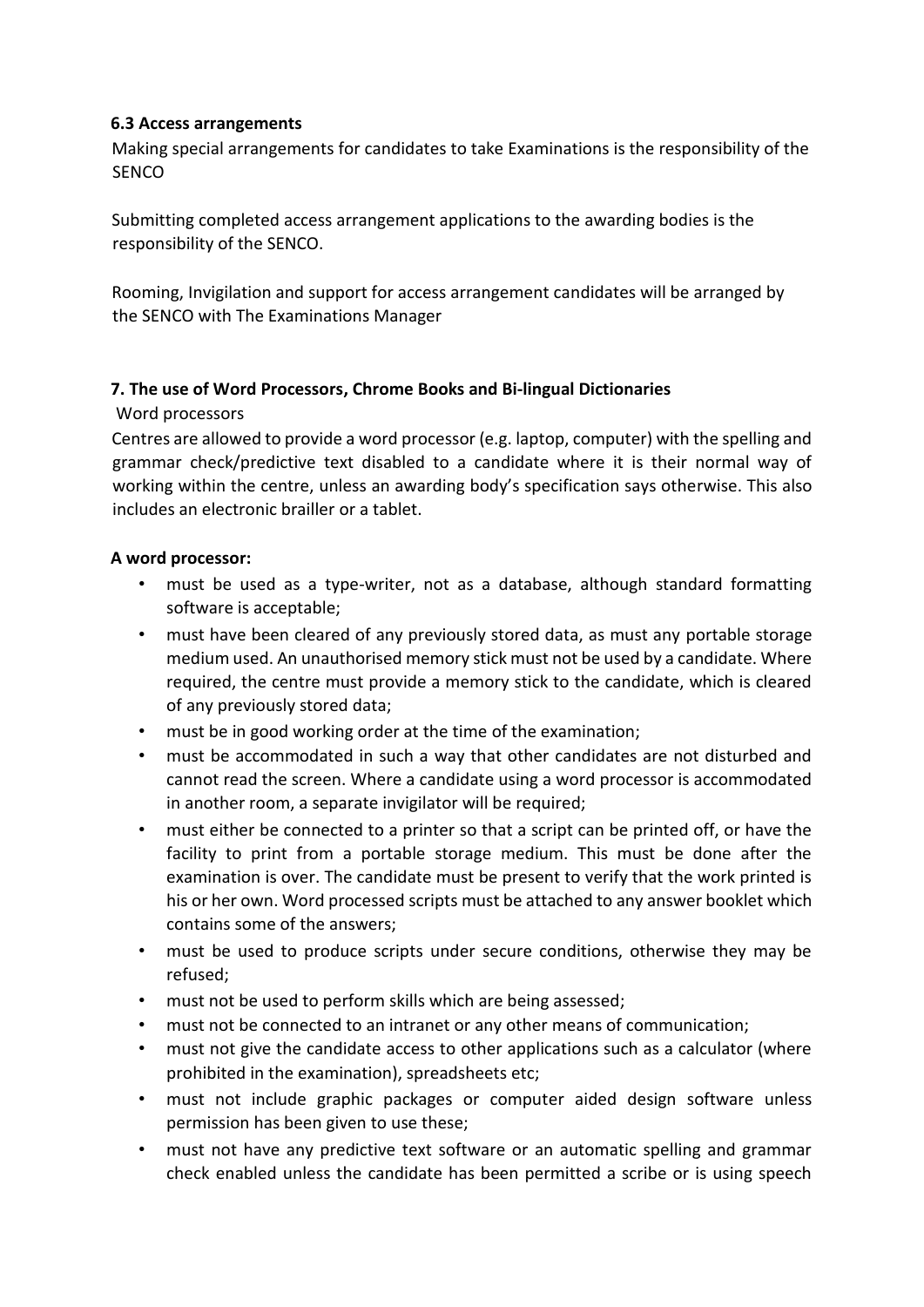recognition technology (a scribe cover sheet must be completed), or the awarding body's specification permits the use of automatic spell checking;

- must not include speech recognition technology unless the candidate has permission to use a scribe or relevant software;
- must not be used on the candidate's behalf by a third party unless the candidate has permission to use a scribe.

Candidates will be reminded to ensure that their centre number, candidate number and the unit/component code appear on each page as a header or footer.

It is the responsibility of the Examinations Manager to ensure that a JCQ cover sheet (form 4) is included with the candidate's typed script before posting

## **Chrome Books**

Chrome Books cannot be used in external examinations as these are internet based and do not meet the specific requirements needed by the Awarding Body for the integrity of the exam

## **The use of a Bi-lingual Dictionary**

Candidates whose first language is not English and use a bi-lingual dictionary as their normal way of working in class, may use a bi-lingual dictionary in their exams. Candidates must inform the Exams Office of their requirements well in advance of any examination entries.

The Exams Office will be responsible for issuing the dictionary to the venue on the day of the paper. JCQ regulations state that bi-lingual dictionaries MUST NOT be allowed for examinations in the following subjects due to the assessment of spelling, punctuation and grammar (SPAG):-

GCSE & GCE English Language GCSE & GCE Modern Foreign Languages testing the language of the dictionary unless stated GCSE English Literature GCSE Geography GCSE History GCSE Religious Studies

## **8. Conflict of interest & Declarations**

A conflict of interest occurs where any member of staff who has access to privileged information, or responsible for making decisions about assessment outcomes, could, potentially, use that information, or their position, to give an unfair advantage to a close friend, or relative, entered for examinations/assessments at this Centre.

Identified staff, must declare the relevant information and complete the Declaration of Interest Form. As per JCQ regulations, this Centre will inform the Awarding Body and keep all declarations and logs on record for the visiting JCQ Inspector.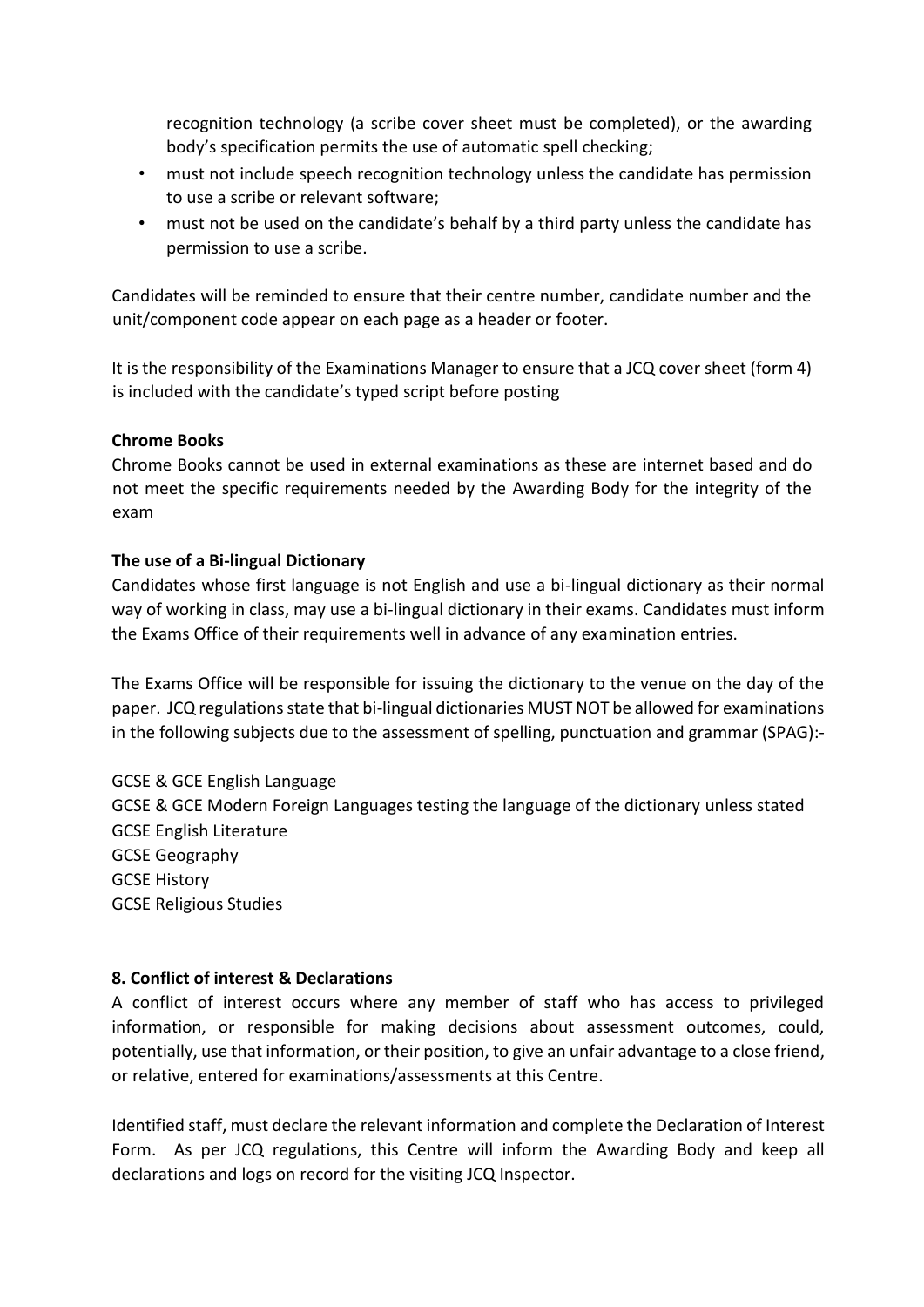The records must be retained until the deadline for reviews of marking has passed or until any appeal, malpractice or other results enquiry has been completed, whichever is later.

## **Centre Staff**

Examination Board regulations state that Centre staff cannot sit at their own Centre for any external examinations, and therefore must sit as a candidate at another Centre.

## **9. Managing invigilators and Examination day**

## **9.1 Managing invigilators**

External invigilators will be used for all external examination supervision and some internal examinations. On occasions when there are insufficient invigilators to cover examinations, cover supervisors and support staff will be requested to help

The recruitment and training of invigilators is the responsibility of the Examinations Office

Securing the necessary Disclosure & Barring Service (DBS) clearance for new invigilators is the responsibility of the Centre HR administration. DBS fees for securing such clearance are paid by the Centre

Invigilators are timetabled and briefed by the Examinations office

Invigilators' rates of pay are set by the Centre HR administration

## **9.2 Examination days**

The Examinations Team will ensure the question papers, other exam stationery and materials are available for the invigilator

The Site Manager is responsible for setting up the allocated examination venue

The Examination Team/ invigilator will start all Examinations in accordance with JCQ guidelines. Only the Senior Leadership Team, the Examinations Team and invigilators are allowed into the Examination venue and correspond with candidates

For practical Examinations, these will be externally invigilated and subject teachers may be on hand in case of any technical difficulties but only when called upon by the Examination Manager

Examination papers must not be read before the start of the Examination or be removed from the examination room before the end of a session. Only the Examinations Team and lead invigilator will be allowed to read the front cover of the paper prior to the start, to advise candidates of the necessary information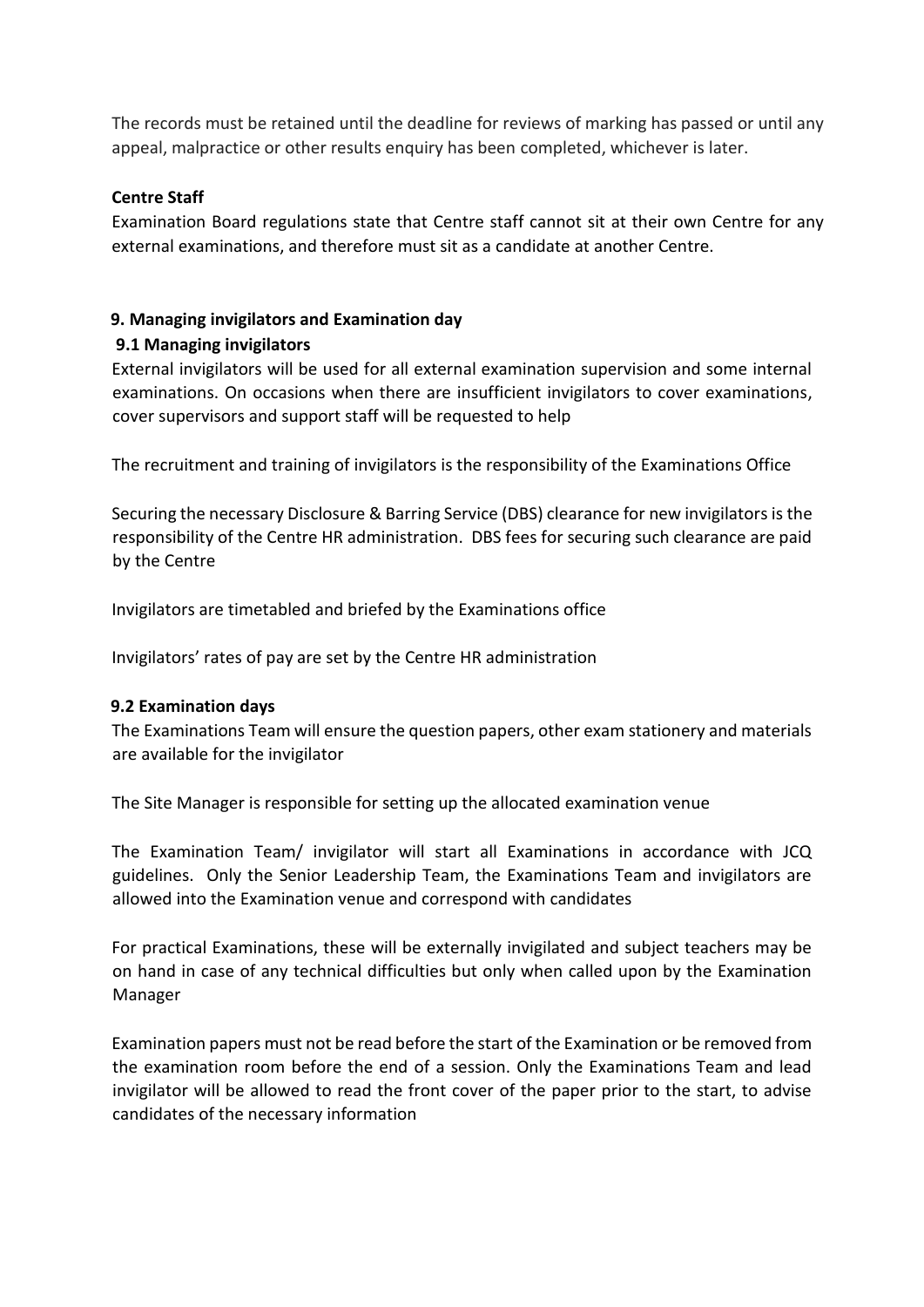Papers will be kept locked in the Examinations security store room for 24 hours after the examination session and then distributed to Curriculum Managers

All candidates MUST wear full College uniform at all times within the College. Attendance and identification will take place in the Year 11 or sixth form common rooms, prior to entering the examination venue

## **10. Candidates, clash candidates and special consideration**

## 10.1 Candidates

The Centre's published rules on acceptable dress, behaviour and candidates' use of mobile phones and all electronic devices apply at all time.

Candidates' personal belongings remain their own responsibility and the Centre accepts no liability for their loss or damage

Disruptive candidates are dealt with in accordance with JCQ guidelines

Candidates may leave the exam room for a genuine purpose requiring an immediate return to the exam room, in which case an invigilator must accompany them The Attendance Officer/Learning Manager will attempt to contact any candidate who is not present prior to the start of an exam and deal with them in accordance with JCQ guidelines

## **10.2 Clash candidates**

The Examinations Manager will be responsible as necessary for identifying escorts, identifying a secure venue for supervision between the examination clashes

## **10.3 Special consideration**

Should a candidate be too ill to sit an examination, suffer bereavement or other trauma or be taken ill during the exam itself, it is the candidate's responsibility to alert the Centre, or the exam invigilator, to that effect

Any special consideration claim must be supported by appropriate evidence within five days of the examination, for example a letter from the candidate's doctor.

The Examinations Manager will then forward a completed special consideration form to the relevant awarding body within seven days of the final subject examination

## **11. Non examination and Controlled Assessments**

Non examination assessment and controlled Assessment is a form of internal assessment that has replaced coursework in many GCSEs and also forms part of the assessment of vocational and subject specific knowledge and skills that cannot be tested by timed written papers. These are both Examination Board timetabled and subject teacher controlled.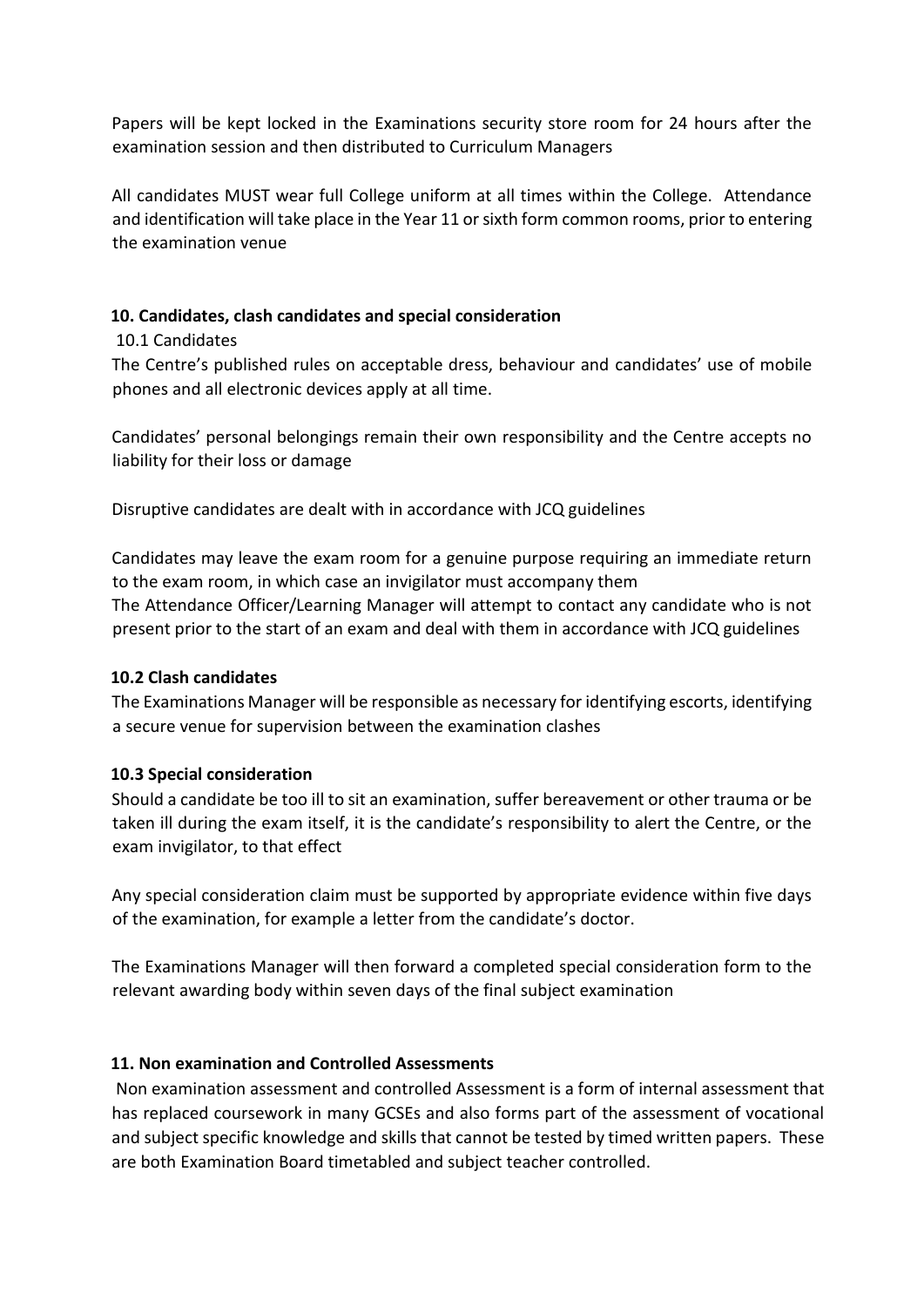## **Key features:**

Enables a more integrated approach to teaching and learning and assessment Provides an increased facility to ensure that work is the students own Is viewed as part of the course, rather than a separate activity. It is an integral part of teaching and learning Measures subject specific skills,

Features levels of control designed to maximise reliability and authenticity

## Process stages are

Task Setting Task Taking Task Marking

## Task Setting:

Tasks are set either by the Awarding Body (High Control) or by the Centre (Medium Control) and in both cases, must be developed according to the requirements of the specification.

## Task Taking:

Three levels of control apply:

Low Control – students can work unsupervised outside the classroom. Medium Control – students can work under informal supervision. High Control - students complete their task under direct supervision throughout.

#### Task Marking

Task marking has either a High or Medium Control level. High Control means that the Awarding Body marks the tasks. Medium Control is where work is assessed by the teacher and externally moderated by the Awarding Body in the same way as coursework. In this case staff must follow the College Internal Verification policy to standardise marking.

## Policy, including Review of centre assessed marks prior to being submitted to the Awarding Body

- 1. It is the responsibility of each Curriculum Manager to obtain the controlled assessment task details from the Examination Boards. If the task is a non-examination assessment, this will be set securely by the Examination Board
- 2. All High Control assessment task materials to be held centrally, either by the Examinations Office or relevant Programme Team Leader. All Medium Control task materials to be held by the Curriculum Manager locked in a suitable, secure cabinet.
- 3. The Curriculum Manager should choose the most appropriate time for the controlled assessment to take place.
- 4. The Controlled Assessment may take place during timetabled class time. All students will be issued with a JCQ Notice to candidates GCSE and Principal Learning: Controlled Assessments (Appendix 2)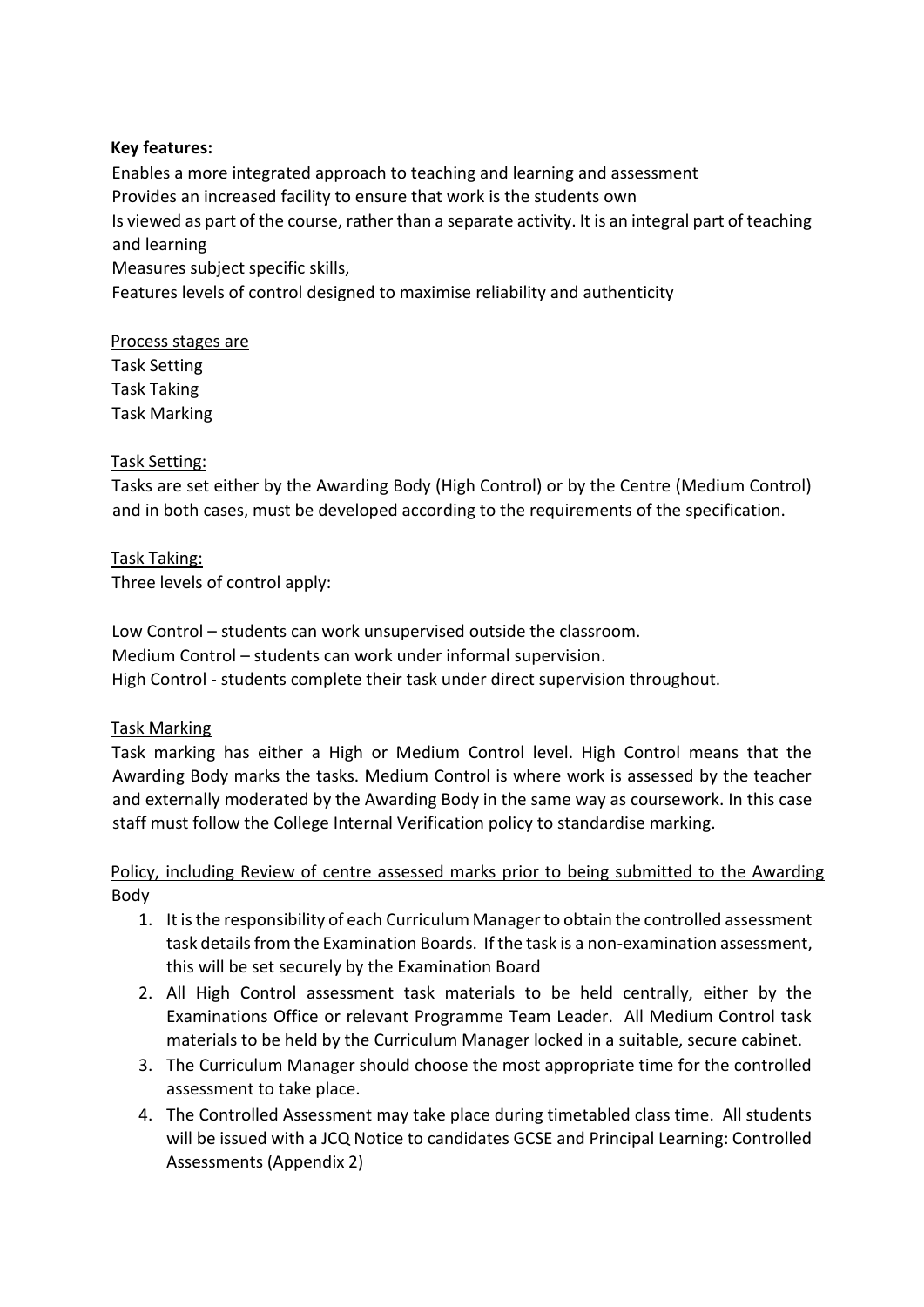- 5. The Curriculum Manager in conjunction with their team must plan when and how the assessment will take place, taking into account the accommodation and resources required. The Examinations Officer must be notified in advance of a High Controlled assessment taking place
- 6. Relevant display materials must be removed or covered up during the Controlled assessment period.
- 7. All staff must be aware of the relevant level of control permitted (high, medium or low) as this will determine the level of permitted supervision e.g. High Control means that students are under direct supervision at all times. Information on supervision for High and Medium Control tasks to be made available to the Examinations Office and the supervision will be monitored by the relevant Curriculum Manager
- 8. All assessment materials must be locked in a suitable secure cabinet at the end of each session. All student work related to High Control tasks to be held centrally by the Examinations Officer or Curriculum Manager between sessions and on completion. These will be despatched by the Examinations Team as per Awarding Body regulations
- 9. Separate user accounts for exam use must be used for High Control level work. There must be no access to internet or e-mail and must only be accessible during the controlled sessions. If work is saved on memory sticks these must be collected in after each session and locked away as in 8 above
- 10. If a student is absent, the teacher must allow that student the chance to make up the time if necessary, provided the assessment can be completed within any externally set deadlines. If the assessment is a set date and time, then provisions will be made for the student to sit in the next available series
- 11. For long absences, special consideration could be applied for as long as all JCQ requirements have been met.
- 12. Entries for non-examination assessments and controlled assessment must be made at the appropriate time
- 13. Attendance records from assessment sessions should be kept by the teacher and Examinations Office
- 14. Work may be handwritten in black ink or word processed. Printouts, charts and videos can be included where appropriate
- 15. Where the specification permits students to work with others, e.g. during collection of data, any descriptions of the joint work must be in each candidate's own words 16. Where work is assessed by the teacher and externally moderated by the Examination Board, standardisation of marking must take place in College if more than one teacher is involved in the assessing
- 17. If suspected malpractice occurs, the College Disciplinary procedures must be followed
- 18. Declaration of Authentication forms must be signed by the teacher and candidates. (Appendix 1)
- 19. Access arrangements do apply to controlled assessment
- 20. The assessment marks must be submitted to the Examination Board by the appropriate date.
- 21. Candidates' work must be securely stored until all results have been verified.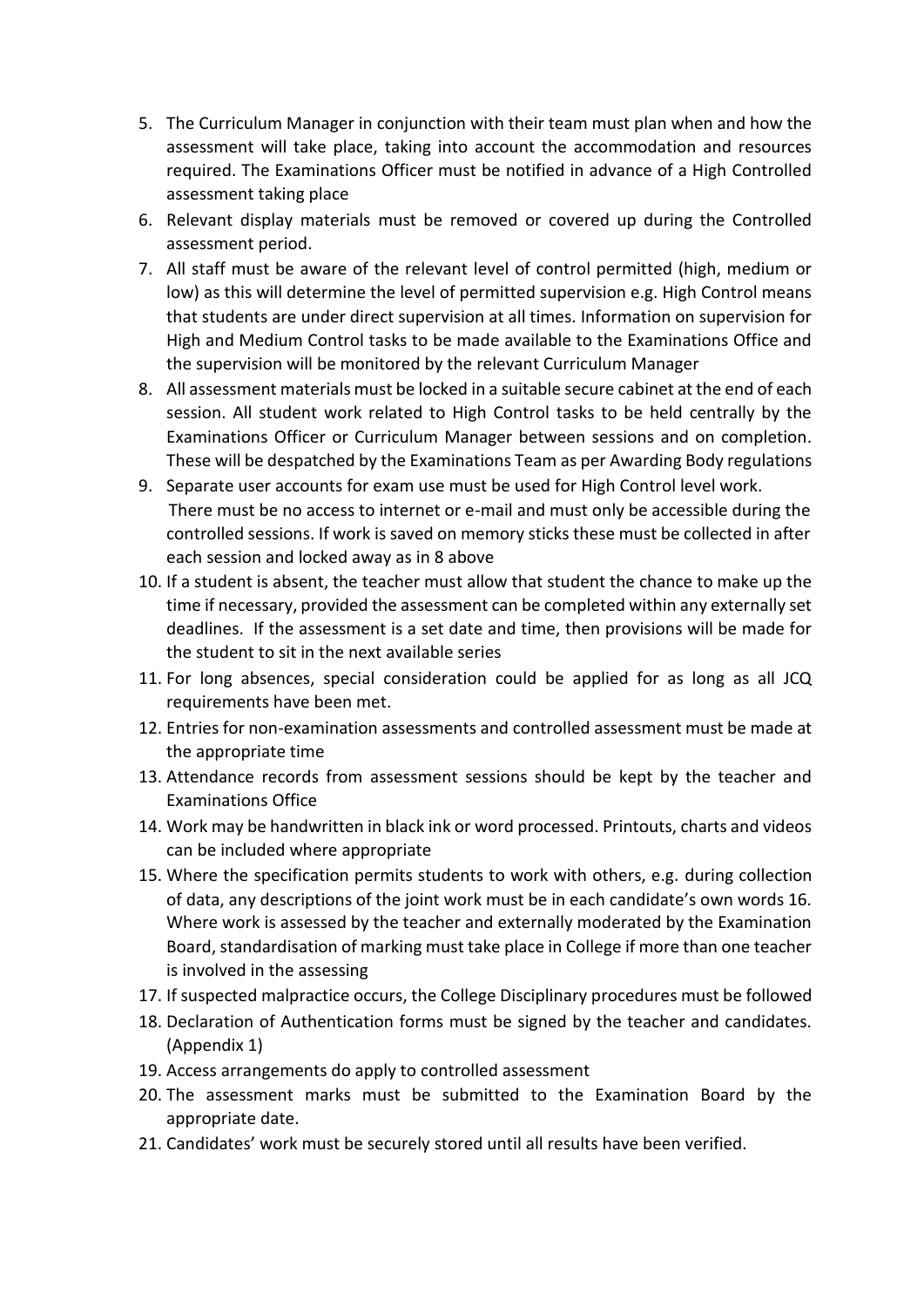22. After the results are published it may be possible to request a re-moderation of the work.

*The fully updated Policy for the Management of Controlled Assessments and nonexamination assessments is a separate new Policy and can be located on the College Website. This Policy also includes Managing Risk Assessment.* 

## **12. Appeals against internal assessments & review of marking**

STOKE DAMEREL COMMUNITY COLLEGE - POLICY FOR ASSESSMENT DECISIONS AT GCSE, AS AND A LEVEL

Stoke Damerel Community College's policy is designed to promote quality, consistency, accuracy and fairness in assessment and awarding. In all cases, the final awarding decisions are taken by the Awarding Bodies: AQA; OCR; Edexcel; WJEC; CCEA and others.

This document covers the College's policy in dealing with the Awarding Bodies, the Joint Council for Qualifications (JCQ), internal departments, staff of the College and any other parties involved in awarding matters.

#### **Internal Assessment**

The Awarding Body will moderate the assessed coursework/oral tapes and the final mark awarded is that of the Awarding Body. This mark is outside the control of the College and is not covered by this procedure.

The College will ensure that:

- 1. work submitted by the candidate for assessment has been authenticated as original work according to the guidance issued by the Joint Council;
- 2. at the beginning of the course, candidates are given guidance about the Awarding Bodies regulations on the production of coursework and the school's deadlines for submission. Information about the school's appeals procedure will be given at the same time;
- 3. within each department, candidates are given adequate and appropriate time to produce the coursework;
- 4. internal assessments are conducted by staff who have an appropriate level of knowledge, understanding and skill;
- 5. the consistency of the internal assessment is secured through the departmental mark scheme or marking criteria and internal standardization, as necessary;
- 6. staff responsible for internal standardization of a subject will attend any training sessions given by the relevant Awarding Body.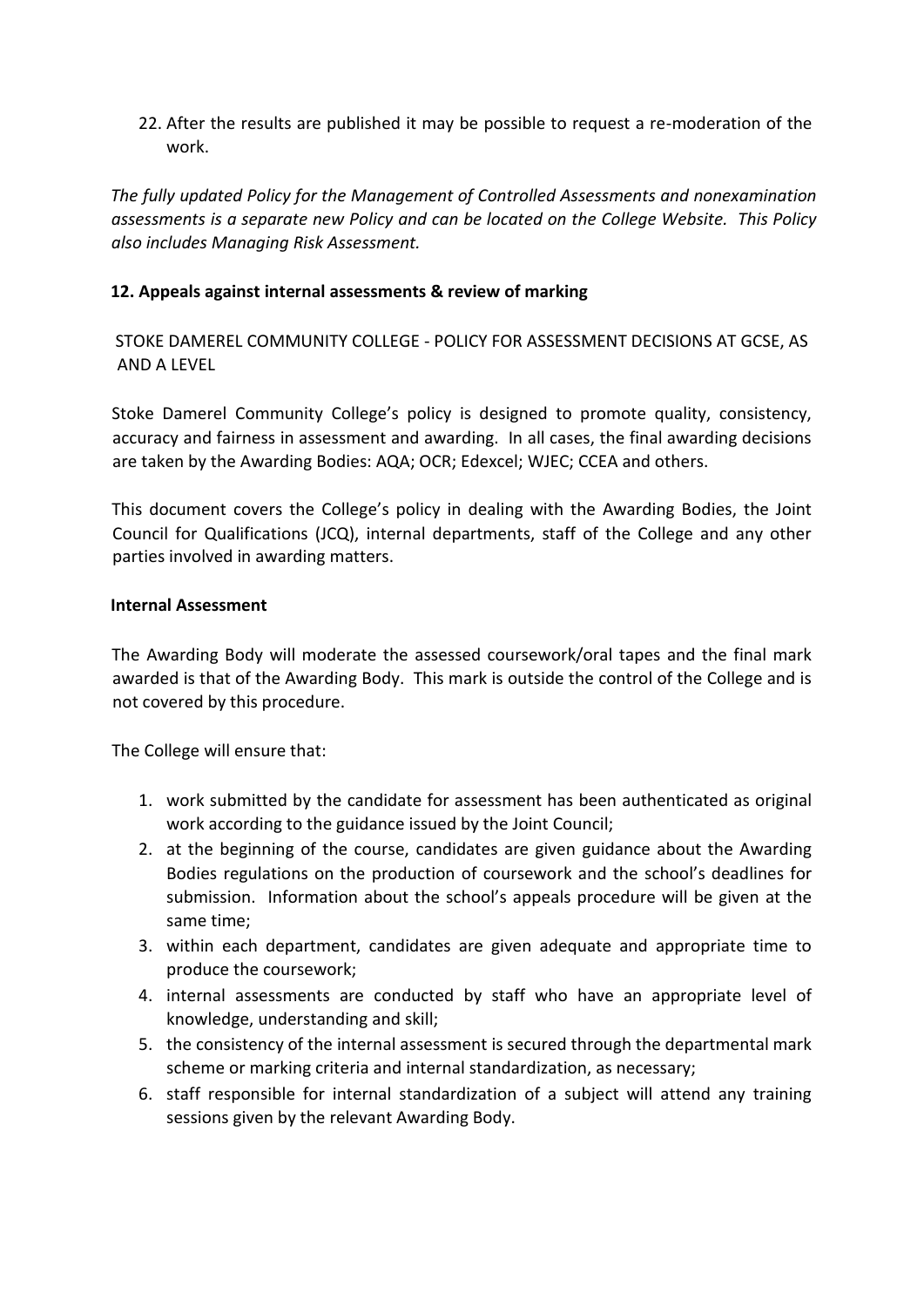## **Internal Assessments Procedure - STOKE DAMEREL COMMUNITY COLLEGE**

- Coursework is defined as any piece of written or practical work which is marked by the College or an external examiner and which contributes to a Qualification.
- Students must read and understand fully the Notice to Candidates from the Joint Council for Qualifications about GCSE Coursework Regulations (attached).
- Irregularities in coursework discovered prior to the student signing a declaration of authentication will not be reported to the Awarding Body but dealt with as an internal disciplinary matter. The work will not gain any credit.
- An irregularity in coursework discovered after the signing of the declaration of authentication by the student will be reported to the Awarding Body which may lead to disqualification from the subject.
- Coursework must be handed in by the agreed published departmental deadline.
- All students are given the same and sufficient time to complete the work.
- Students are given clear instructions as to the time and place for handing in the work.
- The work must be handed in by the student to the designated teacher and not given to another student to hand in.
- If the student is absent from College on the deadline day, a parent/carer or friend must bring the work to College to be handed in to meet the deadline.
- If it is impossible to deliver the work to College, the Curriculum Manager must be contacted by phone on the deadline day for advice.
- If the coursework has not been completed by the deadline, the incomplete work must be handed in on the deadline day to receive a mark. There will be no further opportunity to complete this work for an improved mark.
- Normally there will be no extension of a coursework deadline if a student is absent for a day or two during the period that the coursework is being completed.
- If there are any special circumstances e.g. a prolonged absence covered by a medical certificate, there is a possibility of an extension but this must be negotiated with the Head of Curriculum. A note will be given to the parents to confirm the extension.

## **Centre Assessed Marks**

- 1. Candidates will be informed of their centre assessed marks so that they may request a review of the Centre's marking before marks are submitted to the Awarding Body
- 2. If a candidate reaches a decision to request a review of the teachers marking of the assessment, then the Centre will provide sufficient time in order to allow them to review copies of materials. The Centre will ensure that a review of marking is carried out by an appropriate assessor who has had no previous involvement in the assessment of that candidate, provided this is done before the Awarding Body deadline
- 3. The grounds for appeal relate only to the procedures used in arriving at internal assessment decisions or the production of externally assessed work and do not apply to the judgement themselves.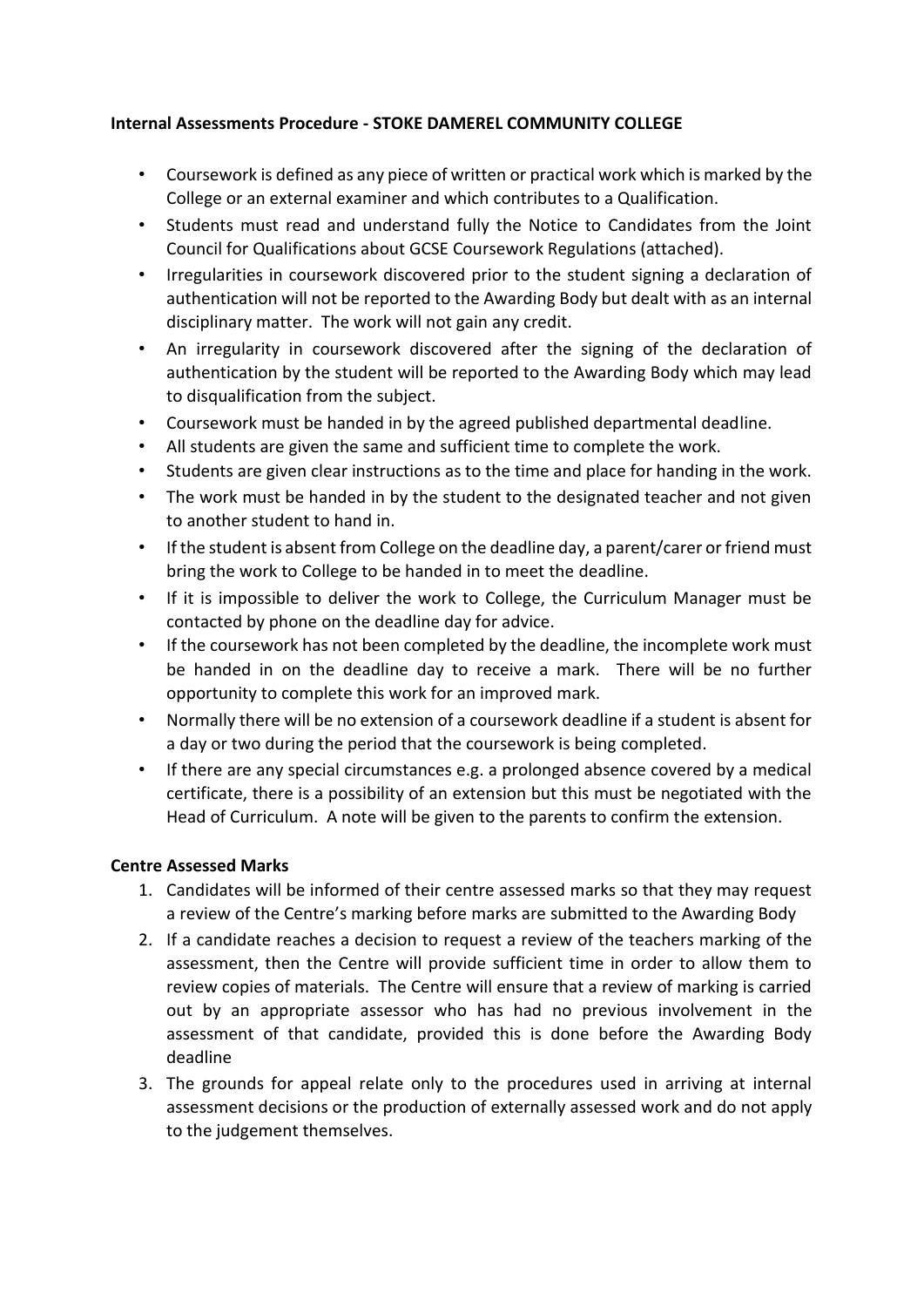- 4. The appeal must be made in writing to the College's Examinations Manager before the Awarding Body's deadline. The grounds for the appeal must be clearly stated. The candidate can be supported in the presentation of their case by a parent/carer/friend.
- 5. The Principal will nominate a senior member of staff, normally the SLT linked to Examinations or The Examinations Manager to lead the enquiry. An experienced Head of Department or School Governor to act as an independent member will also be on the panel.
- 6. The panel will examine the evidence for the procedures used in the assessment, decide upon their appropriateness and that the procedures have been properly followed as required by the Awarding Body concerned. The enquiry will be completed by the end of June of that examination series.
- 7. The panel's findings will be formally reported back to the candidate/parent/carer promptly.
- 8. Records of the request for the appeal, the evidence, deliberations of the panel and the result will be kept by The Examinations Manager and made available to the Awarding Body if required.

## **What the Curriculum Manager must provide for the Appeal Panel**

- 1. Departmental minutes from the first meeting of the school year to indicate that the College's procedure for internally assessed coursework was discussed and given out to new and existing members of the department. Absentees were given their copy.
- 2. The mark scheme or marking criteria for the coursework provided by the Awarding Body.
- 3. The departmental mark scheme or marking criteria given to the teachers for marking the coursework if this differs from that of the Awarding Body.
- 4. Dates when the coursework was set and to be handed in for that student.
- 5. Evidence that all teaching groups have been given the same length of time.
- 6. The departmental policy for candidates who were absent when the coursework was set or were absent for part of the period during which the coursework was being carried out.
- 7. Dates when the coursework was marked by the teachers.
- 8. The name of the teacher in charge of the internal standardization.
- 9. Dates when the teacher attended the last Awarding Body standardization meeting.
- 10. Evidence that the information from this meeting was disseminated to the department.
- 11. Dates(s) for departmental standardization meeting and teacher in attendance.
- 12. If the teacher assessing the piece of coursework was absent, what was done to ensure that the information was given to the teacher?
- 13. Copy of coursework marks sent to the Awarding Body.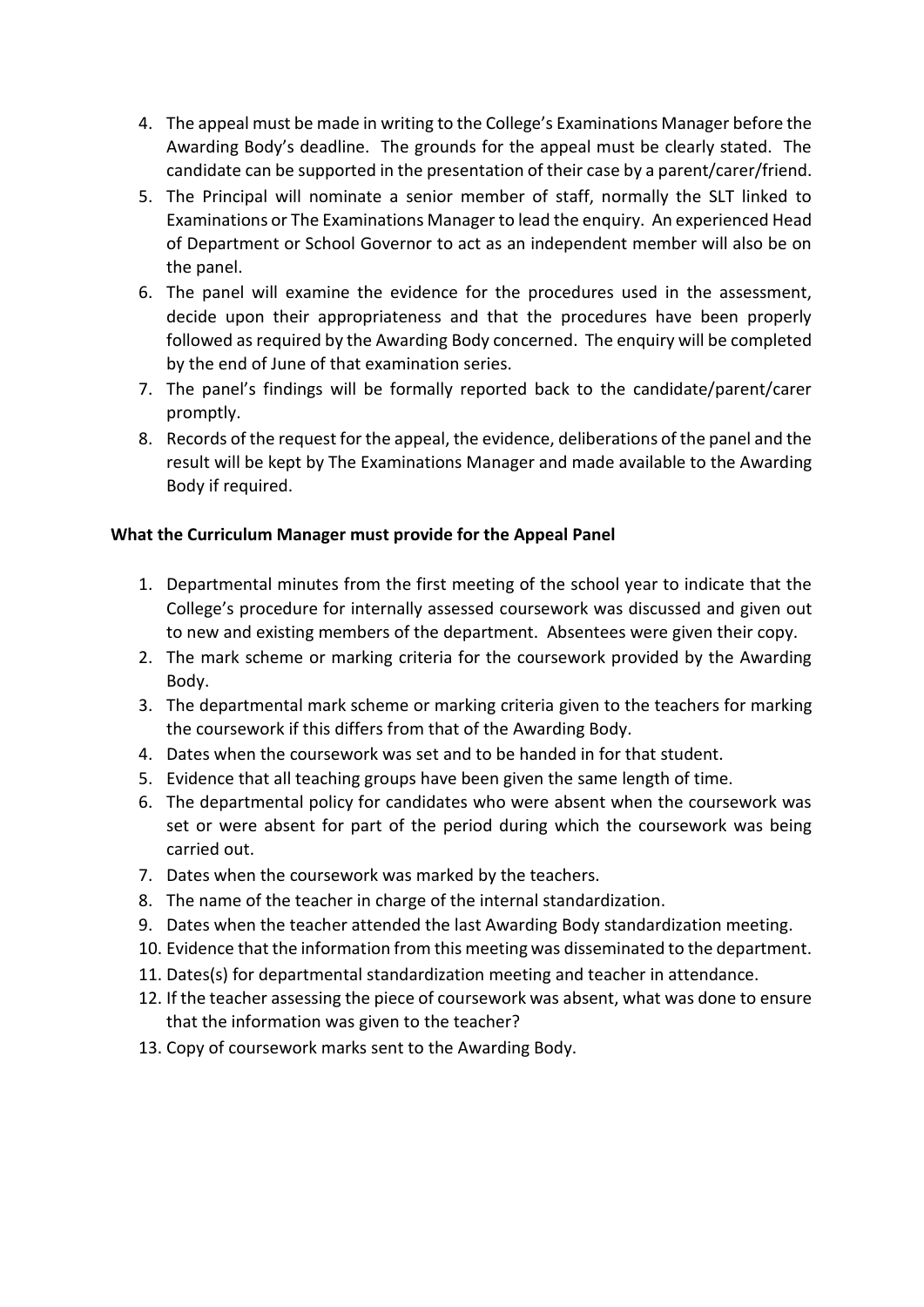## **13. Malpractice & Maladministration**

## **Examinations and Procedures Relating to Examinations**

Examinations policy is decided by the Senior Management Team (SMT) with reference to the guidance and regulations supplied by the JCQ and the Awarding Bodies. The Examination Manager is responsible to the Head of Centre for the day to day administration of the examinations system.

All candidates should note that the Awarding Bodies are often unable to process appeals and queries relating to the examinations process, timetabling, internal assessment or complaints from students or parents. All queries of this type must be raised in the first instance with The Examinations Manager.

At the time of the Examinations, candidates must be aware of the JCQ 'Warning to Candidates', a copy of which is posted outside of each examinations room and included with every examination timetable given out to students. During examinations, candidates must follow any instructions given to them by The Examinations Manager, member of the Examinations Office staff or any Invigilator present. Candidates must also be aware of the regulations regarding the submission of non-exam assessment and controlled assessment, particularly those relating to the proper acknowledgement of sources. Failure to do so can result in the Awarding Bodies or the JCQ setting penalties which can include official reprimands, loss of examination marks or in extreme cases the loss of all examination results and banning from future examinations.

The College undertakes to run the examinations system in accordance with the published JCQ guidance, given in the Instructions for the Conduct of Examinations (I.C.E.) document, and others.

## **Mobile Phones, Smart watches, Electrical devices and Examinations**

The possession of a mobile phone, smart watches or any other electronic devices in an examination room, whether switched on or not, is an offence under JCQ regulation I.C.E. part 11.1.

College policy is that mobile phones, IPADS, smart watches or other electrical gadgets that can pick up a signal or WIFI must not be brought into any of the examination venues. These must be left at home or handed into the invigilator on entering the venue and can be collected from the Examinations Office after the examination. All other watches must be removed and placed on the candidates table during examinations allowing the invigilators to be able to observe. Failure to observe these regulations will result in the Examinations Officer informing the Awarding Body who will decide on appropriate action, usually in the disqualification of all results for the exam.

Suspected malpractice is defined as any attempt by students to gain an unfair advantage in assessments and may include though not be limited to:

• Plagiarism - Plagiarism is using others' ideas and words without clearly acknowledging the source of that information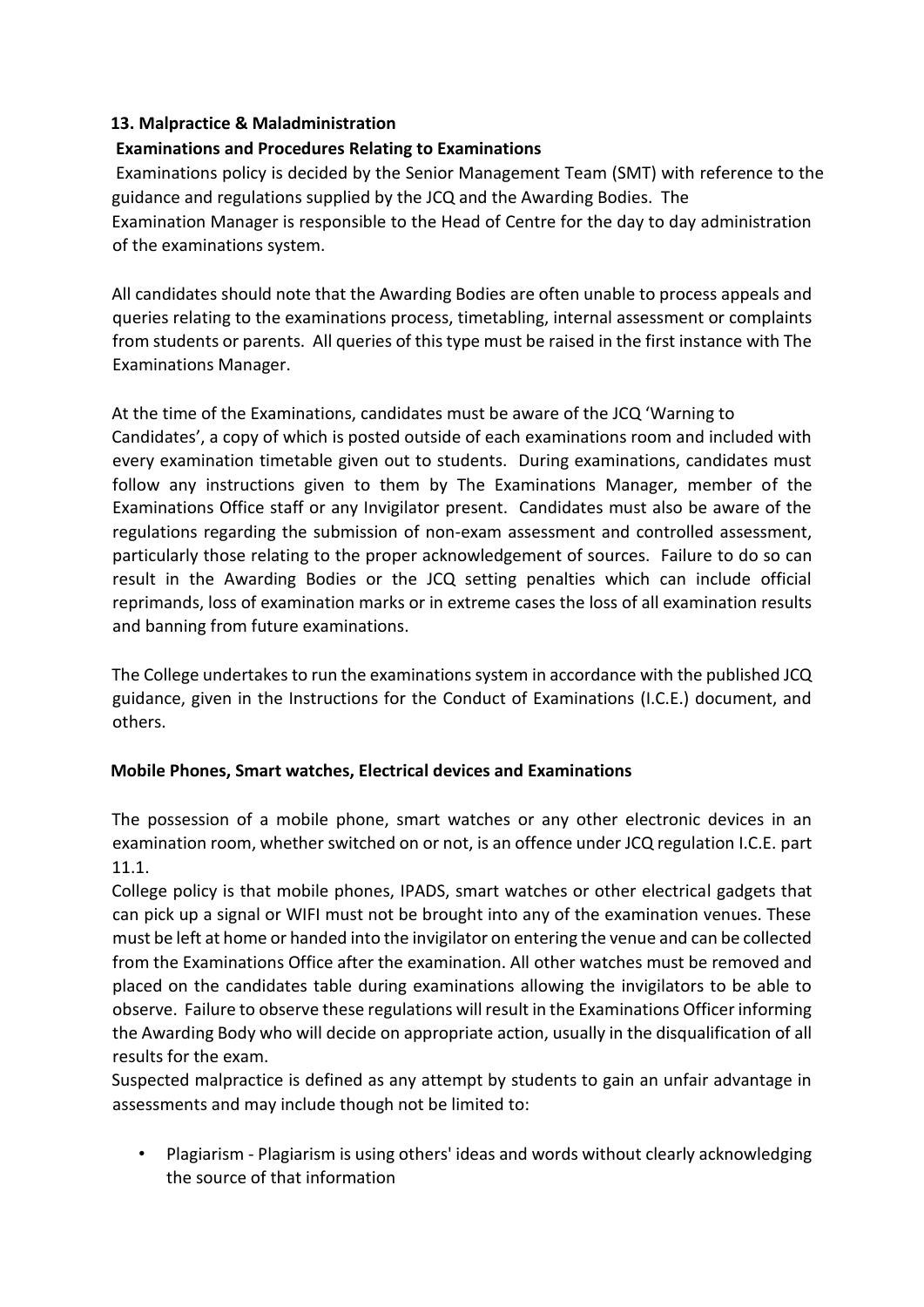- Falsifying or fabricating data Falsification or fabrication of data consists of the misrepresentation of the results of experimental work or the presentation of fictitious results
- Collusion Collusion involves two or more students working together, without the prior authorisation of the subject teacher, to produce the same piece of work, and then attempting to present this as entirely their own work
- Copying Copying is when one student copies work from another student, with or without the knowledge of the first student
- Bribery or attempted bribery Bribery is the paying, offering or attempted exchange of an inducement for information or material intended to advantage the recipient in an assessment
- Personation Personation involves one person undertaking an assessment on behalf of another. This may involve the purchase of assessment material or downloading it from a website and then attempting to present this as entirely their own work.
- Any other wilful deception in any element of an assessment.

A student who aids and abets a fellow student to commit suspected malpractice shall be deemed to have committed suspected malpractice and will be dealt with accordingly

When a case of suspected malpractice has been identified the College will immediately conduct an investigation as per JCQ procedures and inform the Awarding Body of the outcome of that investigation. The Awarding Body will then decide on the appropriate action and will inform the Examinations Manager of the outcome who will in turn relay this to the learner.

## Ownership of Coursework

- The ownership and copyright of coursework assignments are retained by the teacher and the college
- On completion, the coursework submitted by students becomes examination material and the relevant department holds it securely until it has no further value as examination material. Ownership of this original coursework is passed to the college on submission by the student
- Any sample of coursework sent to an Examination Board becomes the property of the Board and they may decide to use the material for training purposes
- Students should retain a copy of their work, as the original work will not be returned
- Where the coursework results in a product, either a physical product or a software package, the College assumes ownership of the product, as it will have been developed using materials and/or facilities provided by the college and with assistance and/or guidance provided by the teaching staff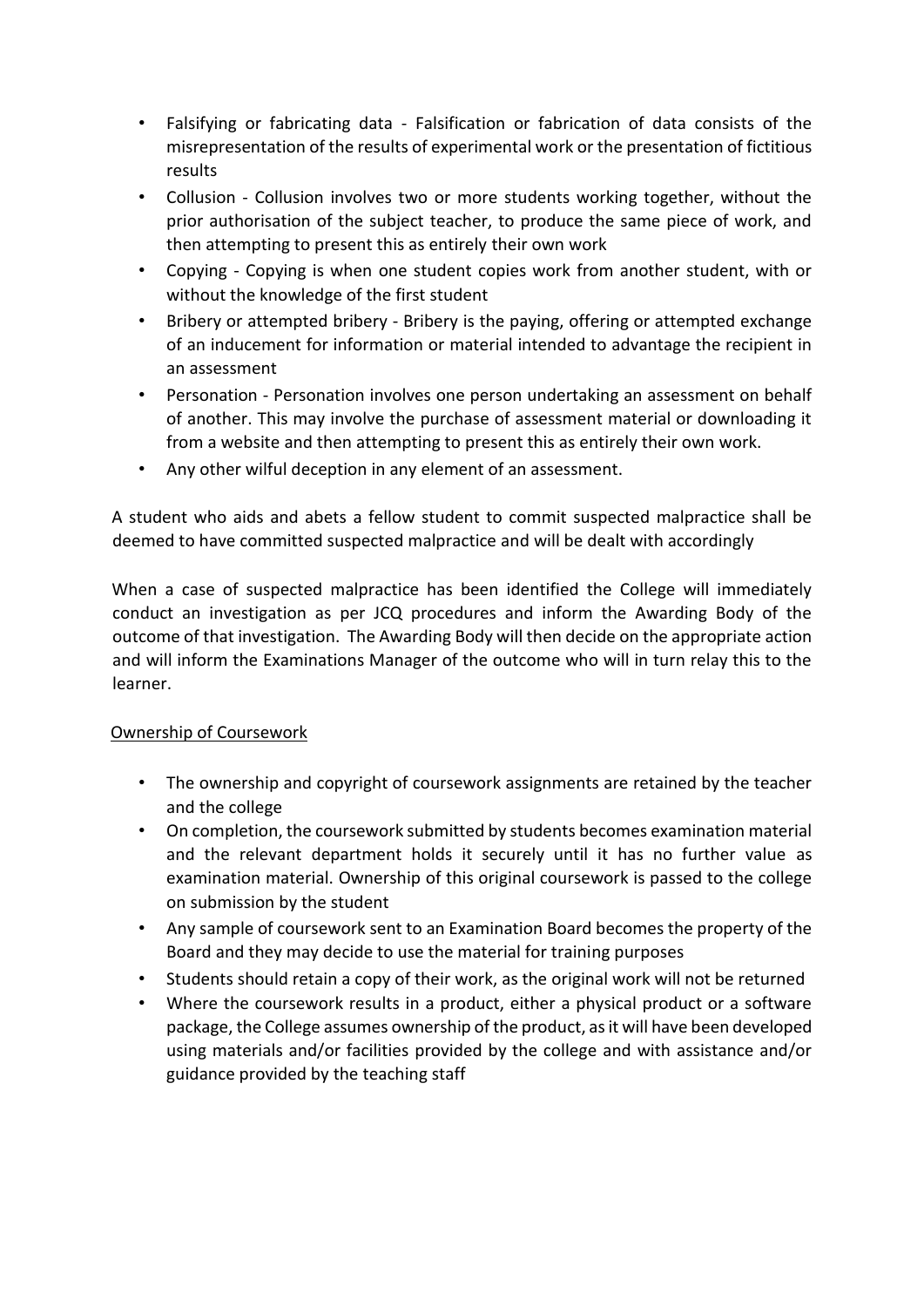## **14. Results, enquiries about results (EARs) and access to scripts (ATS)**

## **43.1 Results**

Candidates will receive individual results slips on results days in person at the Centre. Candidates who do not collect their results on that day will have them posted first class home Arrangements for the school to be open on results days are made by the Head of Centre The provision of staff on results days is the responsibility of The Examinations Manager

## **14.2 Enquiries about Results**

EARs may be requested by Centre staff if there are reasonable grounds for believing there has been an error in marking by the Awarding Body

When the Centre does not uphold an EAR, a candidate may apply to have an enquiry carried out.

If a candidate requires this against the advice of subject staff, they will be charged and be required to sign the candidate consent form and understand that the original marks could remain the same, be lowered or raised

The EAR appeal will be final regarding the outcome

## **14.3 Access to Scripts**

After the release of results, candidates may ask subject staff to request the return of papers within the required deadline of the results. Candidates will be charged and must sign the consent form before the Examination Office actions. The Edexcel Exam Board offer free return of copy scripts from August 2017

Centre staff may also request scripts for investigation or for teaching purposes. For the latter, the written consent of candidates must be obtained

GCSE re-marks cannot be applied for once a script has been returned

The Centre retains examination results for ten years

#### **15. Certificates**

Certificates are collected and signed for from the Examinations Office. Candidates will be advised to when they will be available

Certificates may be collected on behalf of a candidate by a third party, provided they have been authorised to do so

The Centre retains certificates for three years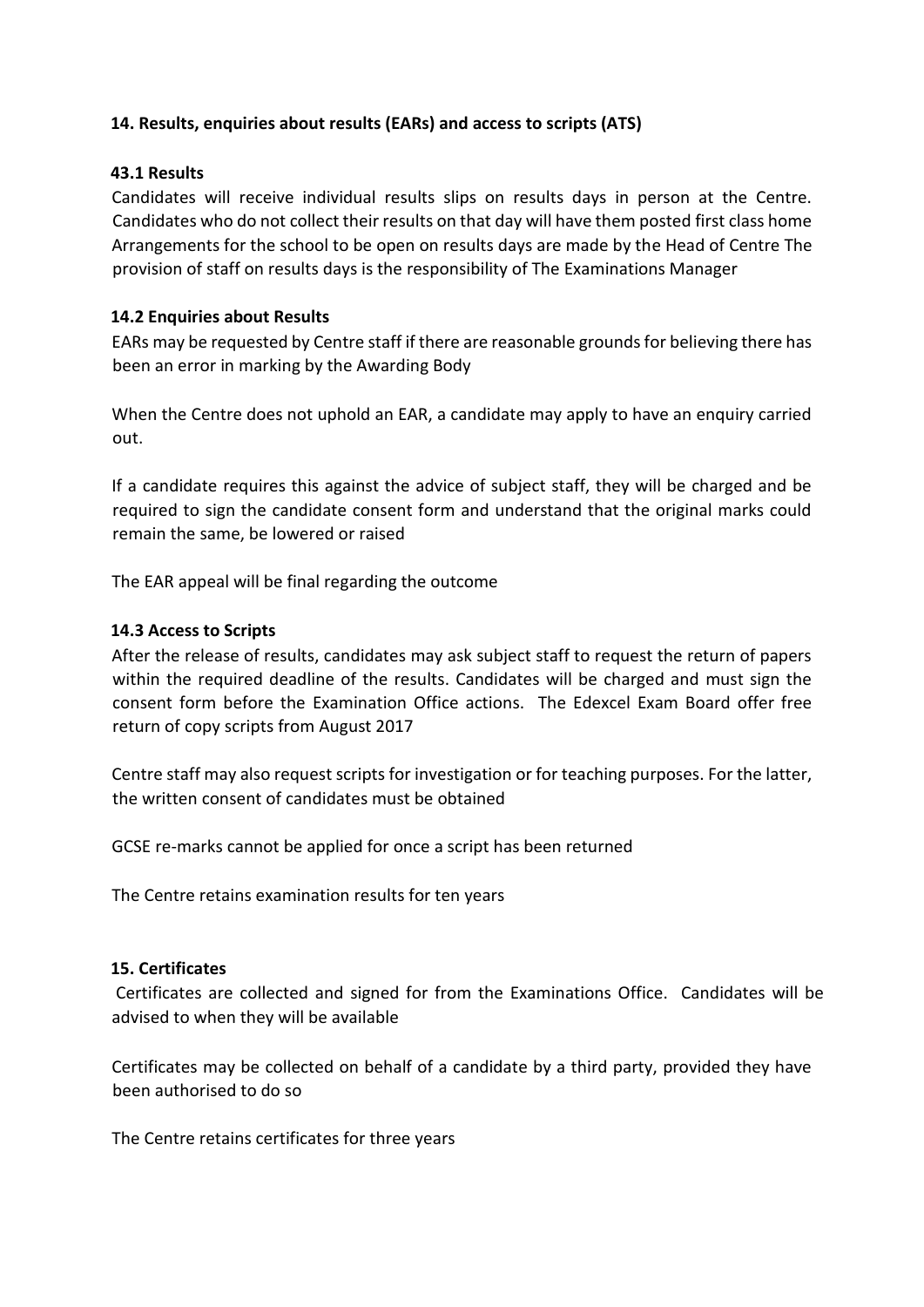Candidates who have lost their certificates can apply directly to the Awarding Body's web site for a replacement. The cost must be paid by the candidate

## **16. Examination Contingency Plan for SDCC**

The purpose of the Contingency plan is to ensure that there is a consistent and effective response in the event of major disruption to the Examination system within the College.

The overall outcome of the plan is to ensure that the interests of candidates are safeguarded while maintaining the integrity of the examination system and qualification standards.

There are three specific outcomes the plan seeks to achieve:

- delivering assessments to published timetables
- delivering results to published timetables
- complying with regulatory requirements in relation to assessment, marking and standards
- This plan would be triggered in the case of severe weather, widespread illness, fires, logistical problems or system failures

## **Disruption of teaching time – SDCC is closed for an extended period**

This Centre would:-

- communicate with parents, carers and students about the potential for disruption to teaching time and would share the plans to address this.
- have contingency plans in place to facilitate alternative methods of learning, alternative venues or both
- priority to be given to candidates who will be facing examinations shortly
- advise candidates, where appropriate, to sit examinations in the next available series

This would enable students to continue to be taught either through an alternative method of learning or at alternative site and enable examination candidates to be able to sit their qualification

#### **Disruption of Examinations in the event of a fire at the Centre**

This Centre would:-

- communicate with relevant awarding organisations to make them aware of the issue
- Liaise with parents, carers and candidates to identify whether the examination can be sat at an alternative venue in agreement with the relevant awarding organisations.
- Offer candidates an opportunity to sit any missed examinations at the next available series
- Apply for special consideration for candidates where they have met the minimum requirements

This would enable candidates to take their examinations in an alternative venue.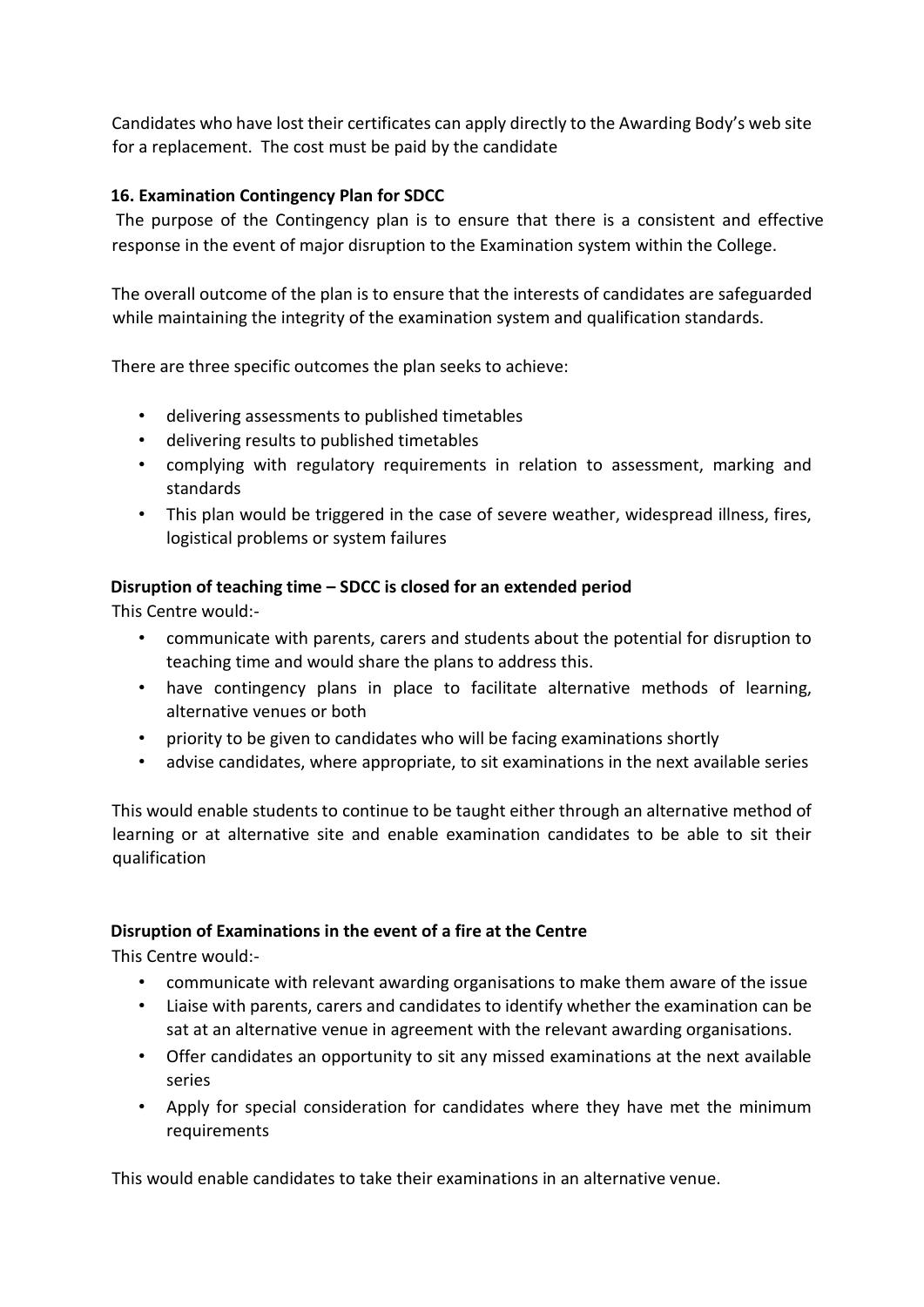If a fire destroys or damages completed examination papers or assessment evidence, this Centre would apply to the awarding organisations for a grade based on prior assessments and appropriate evidence candidates achievements.

## **Disruption of Examinations due to widespread illness**

In the event that a large number of candidates are unable to take examinations due to a sickness bug this Centre would:-

- Communicate with relevant awarding organisations to make them aware of the issue
- Liaise with parents, carers and candidates to identify whether the examination can be sat at an alternative venue in agreement with the relevant awarding organisations.
- Offer candidates an opportunity to sit any missed examinations at the next available series
- Apply for special consideration for candidates where they have met the minimum requirements

This would enable candidates to be able to sit examinations with minimum disruption or additional stress

# **COVID-19**

For the disruption of exams or assessments during COVID-19, the College would follow the upto-date guidance from the Department for Education in England. Information will then be communicated to staff, parents and students.

#### **SDCC is closed for an extended period and are unable to distribute results as normal** This Centre would:-

- contact awarding organisations about alternative options
- make arrangements to access results at an alternative site using our remote server  $\Box$ share facilities with other Centres
- communicate with parents, carers and students about the potential change of venue to issue results

This would enable candidates to be able to receive their results in a timely way

# **17. SDCC Emergency Evacuation Procedures**

Emergency Evacuation procedure for Examinations

The invigilator MUST take the following action in an emergency such as a fire alarm or evacuation. This will be a continuous bell.

- As soon as the alarm sounds, turn on the walkie-talkie channel 6
- Stop the candidates from writing and instruct to remain silent
- Collect the attendance register (in order to ensure all candidates are present)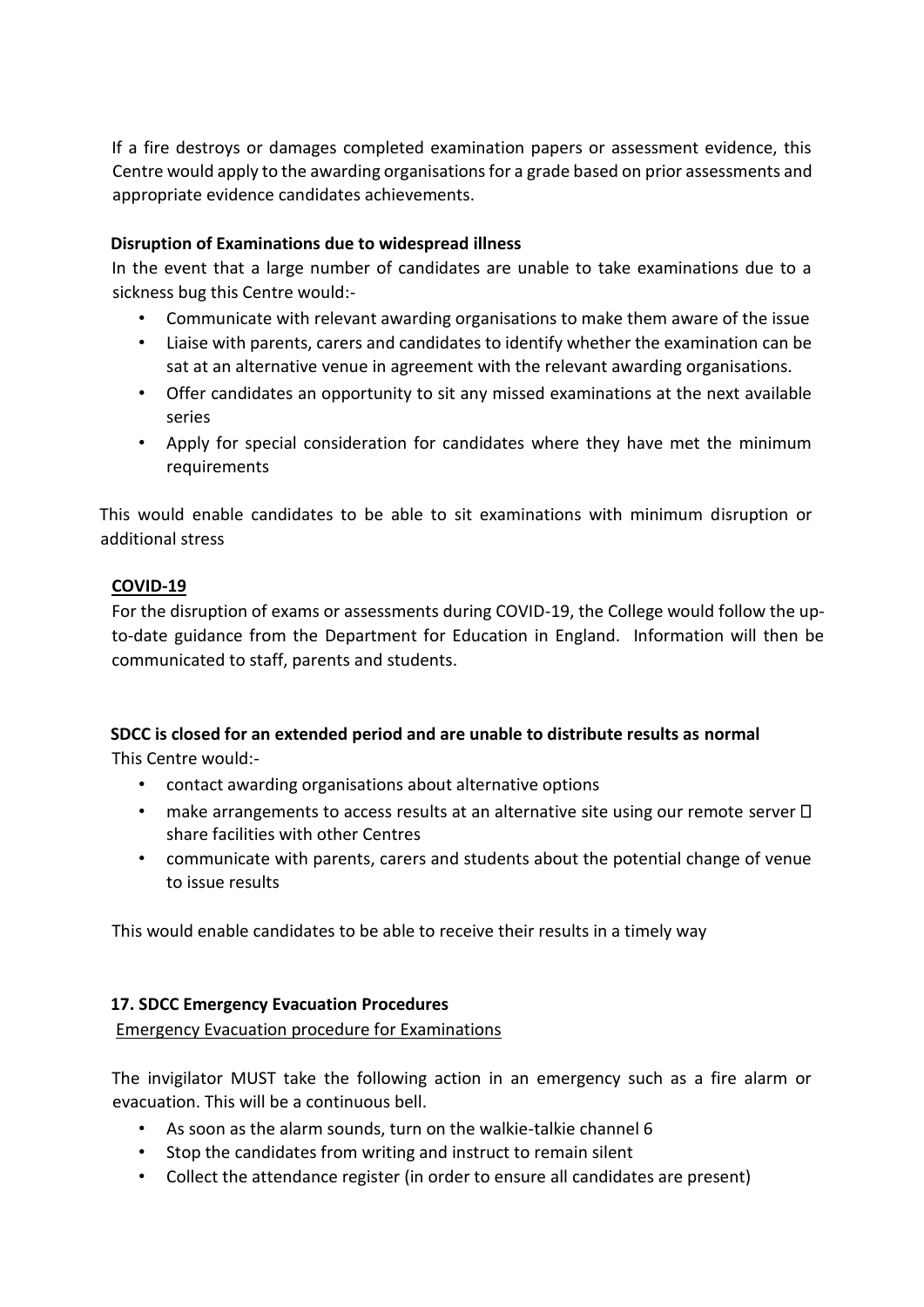- Evacuate the examination room in line with the instructions given by the appropriate authority
- Advise candidates to leave all question papers and scripts in the examination room
- If there are a few candidates, consider the possibility of taking the candidates (with question papers and scripts. The Examination Team will decide if there is another venue to continue the paper.
- Candidates should leave the room in silence and escorted to the quarantine area (MUGA)
- Make sure that the candidates are supervised as closely as possible while they are out of the examination room to ensure there is no discussion about the examination. Additional staff will be directed to the MUGA to support these conditions.
- Make a note of the time of the interruption and how long it lasted. If safe to return into the building, direct students to their seats in silence
- Allow the candidates the full remaining working time
- Make a full report of the incident and of the action taken, and send to the relevant awarding body

## Invacuation Procedures

- The College alarm bell will ring three times to alert staff of a possible lock down
- The invigilator MUST tell candidates to remain seated and carry on as per normal. A member of the Examinations Team will arrive and give any necessary instructions  $\Box$ The alarm bell will ring three times to announce 'all is safe'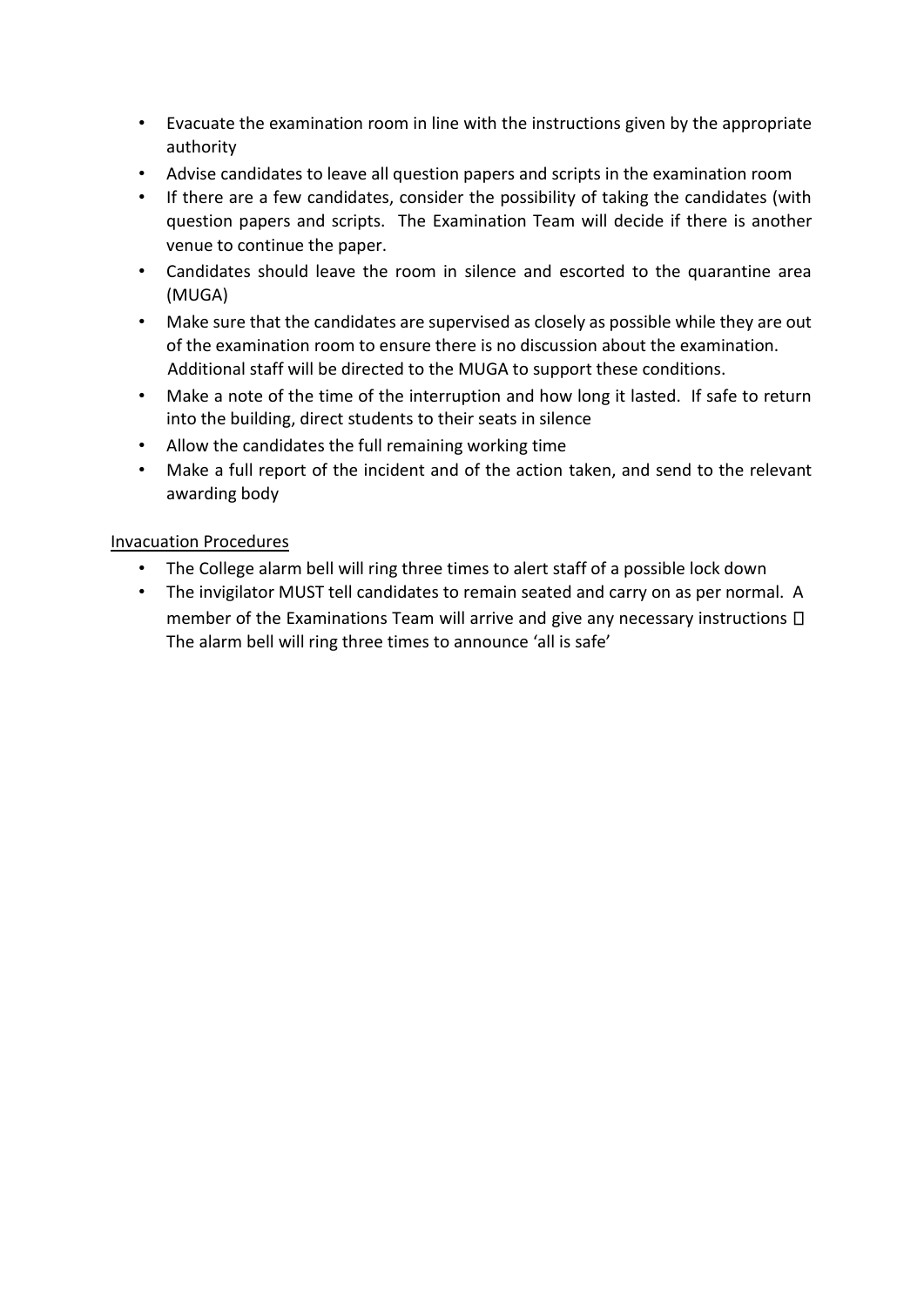

Declaration of Authentication – Controlled Assessments

Each candidate is required to sign a declaration, before submitting their work to their subject teachers/assessors, stating that the work is their own and that any assistance given and/or sources used have been acknowledged. Ensuring that they do so is the responsibility of centres.

Awarding bodies may issue Declaration of Authentication forms to centres, which will replicate some or all of the wording detailed below. Alternatively, the following text may be used as guidance by those centres who wish to create their own documentation.

*The work you submit for assessment must be your own.* 

*If you copy from someone else, allow another candidate to copy from you, or if you cheat in any other way, you may be disqualified from at least the subject concerned.* 

*Declaration by candidate* 

*I have read and understood the Notice to Candidates (GCSE and Principal Learning: Controlled Assessments). I have produced the attached work without assistance other than that which is acceptable under the scheme of assessment.* 

*Candidate's name:………………………………………………………………….* 

*Candidate's signature:…………………………………Date:…………………* 

*Declaration by teacher* 

*I confirm that:*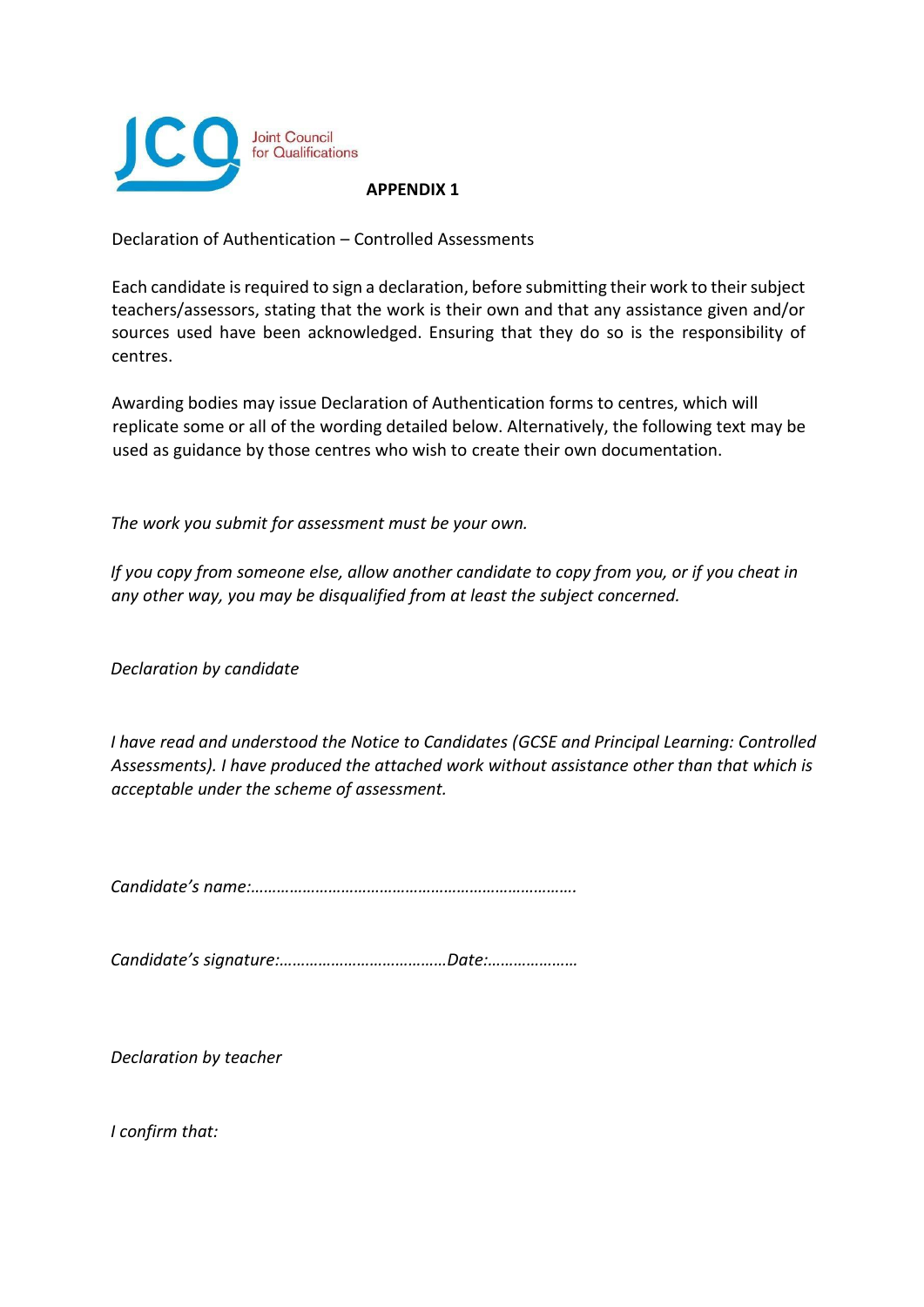- *1. the candidate's work was conducted under the conditions laid out by the specification;*
- *2. I have authenticated the candidate's work and am satisfied that to the best of my knowledge the work produced is solely that of the candidate.*

*Teacher's name:……………………………………………………………………* 

*Teacher's signature…………………………………….Date:.………………….*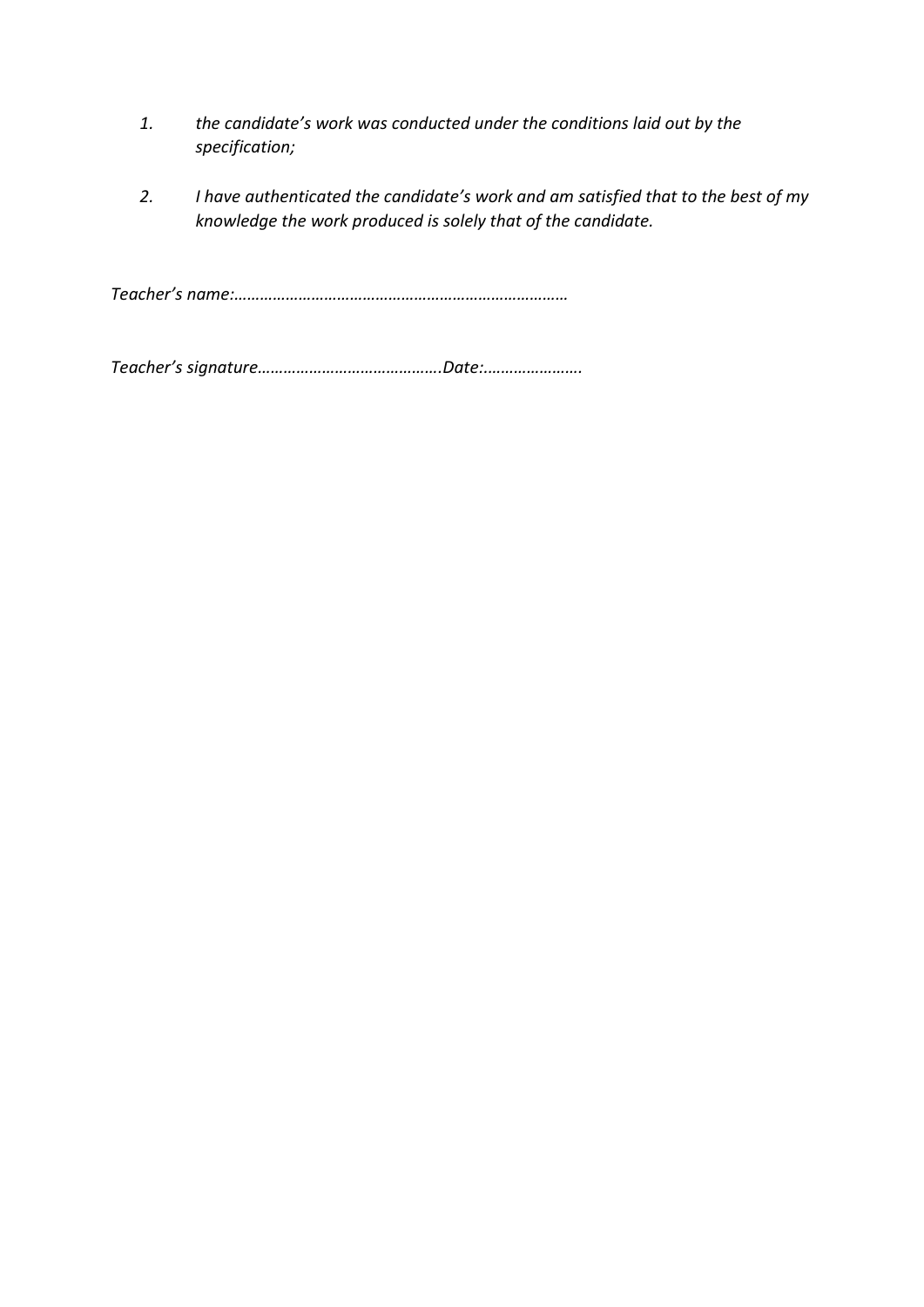

This notice has been produced on behalf of:

AQA, City & Guilds, CCEA, Edexcel, OCR and WJEC

Information for candidates

GCSE and Principal Learning: Controlled Assessments

This document tells you about some things that you must and must not do when you are completing your work.

Before you submit any work for marking, you will be asked to sign an authentication statement confirming that you have read and followed these regulations.

If there is anything that you do not understand, you must ask your teacher or lecturer.

Controlled Assessment will provide you with an opportunity to do some independent research into a topic. The research you do may involve looking for information in published sources such as textbooks, encyclopaedias, journals, TV, radio, and on the internet.

Using information from published sources (including the internet) as the basis for your assignment is a good way to demonstrate your knowledge and understanding of a subject, but you must take care how you use this material - you cannot copy it and claim it as your own work.

The regulations state that: "the work which you submit for assessment must be your own''; "you must not copy from someone else or allow another candidate to copy from you''.

If you use the same wording as a published source, you must place quotation marks around the passage and state where it came from. This is called "referencing". You must make sure that you give detailed references for everything in your work which is not in your own words. A reference from a printed book or journal should show the name of the author, the year of publication and the page number, for example: (Morrison, 2000, pg.29).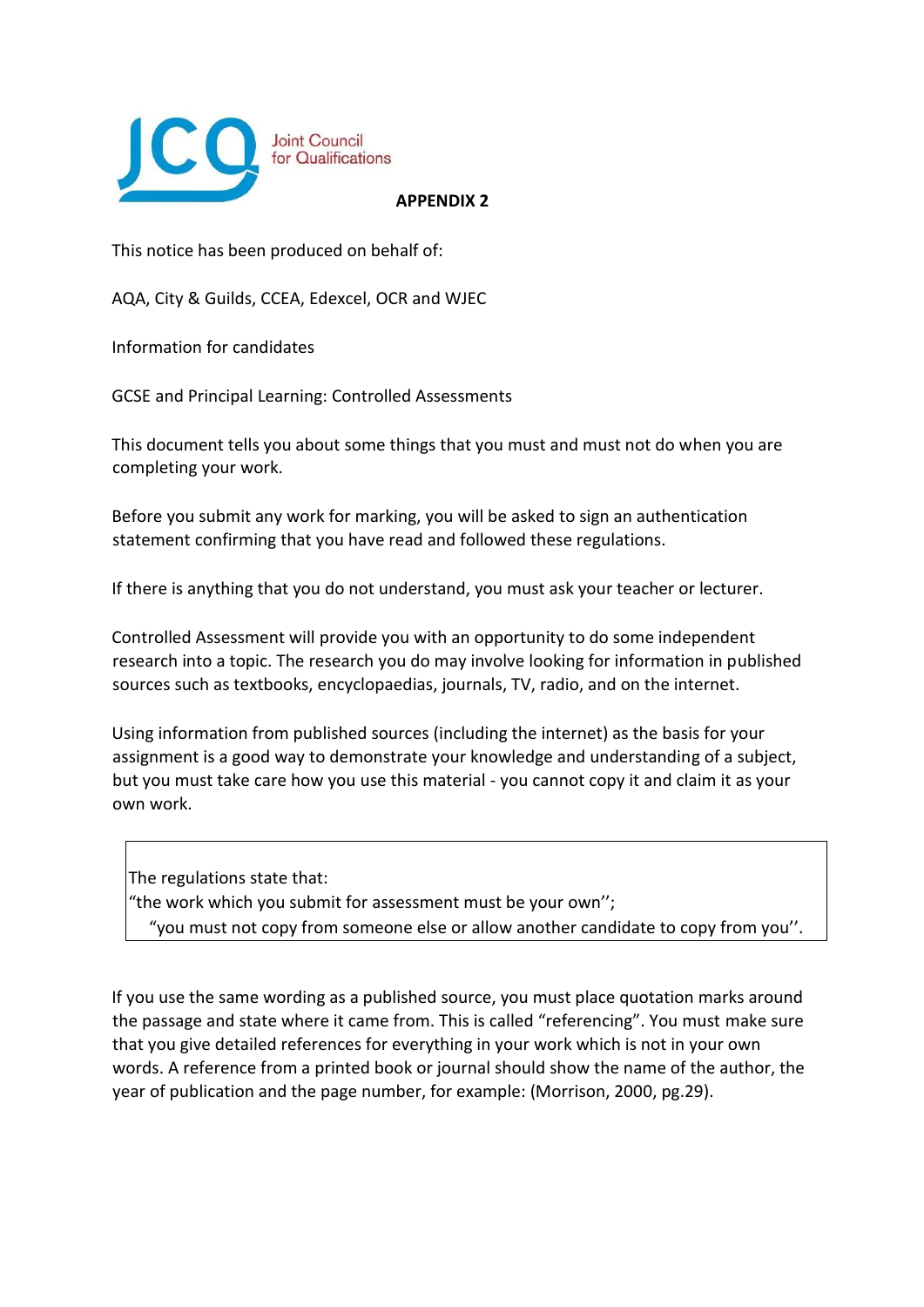For material taken from the internet, your reference should show the date when the material was downloaded and must show the precise web page, not the search engine used to locate it. This can be copied from the address line. For example:

[http://www.bbc.co.uk/schools/16/sosteacher/history/49766.shtml,](http://www.bbc.co.uk/schools/16/sosteacher/history/49766.shtml) downloaded 12 February 2011.

You may be required to include a bibliography at the end of your work. Your teacher or lecturer will tell you whether a bibliography is necessary. Where required, your bibliography must list the full details of publications which you have used in your research, even where these are not directly referred to, for example: Morrison, A. (2000) "Mary, Queen of Scots", London: Weston Press.

If you copy the words or ideas of others and don't show your sources in references and a bibliography, this will be considered as cheating. Preparing your work — good practice

If you receive help and guidance from someone other than your teacher, you must tell your teacher who will then record the nature of the assistance given to you.

If you worked as part of a group on an assignment, for example, undertaking field research, you must each write up your own account of the assignment. Even if the data you have is the same, the description of how that data was obtained and the conclusions you draw from it should be in your own words.

You must meet the deadlines that your teacher gives you. Remember - your teachers are there to guide you. Although they cannot give you direct assistance, they can help you to sort out any problems before it is too late.

Take care of your work and keep it safe. Don't leave it lying around where your classmates can find it. You must always keep your work secure and confidential whilst you are preparing it; do not share it with your classmates. If it is stored on the computer network, keep your password secure. Collect all copies from the printer and destroy those you don't need.

Don't be tempted to use essays from online essay banks — this is cheating. Electronic tools used by awarding bodies can detect this sort of copying.

## **Plagiarism**

Plagiarism involves taking someone else's words, thoughts or ideas and trying to pass them off as your own. It is a form of cheating which is taken very seriously.

Don't think you won't be caught; there are many ways to detect plagiarism. Markers can spot changes in the style of writing and use of language.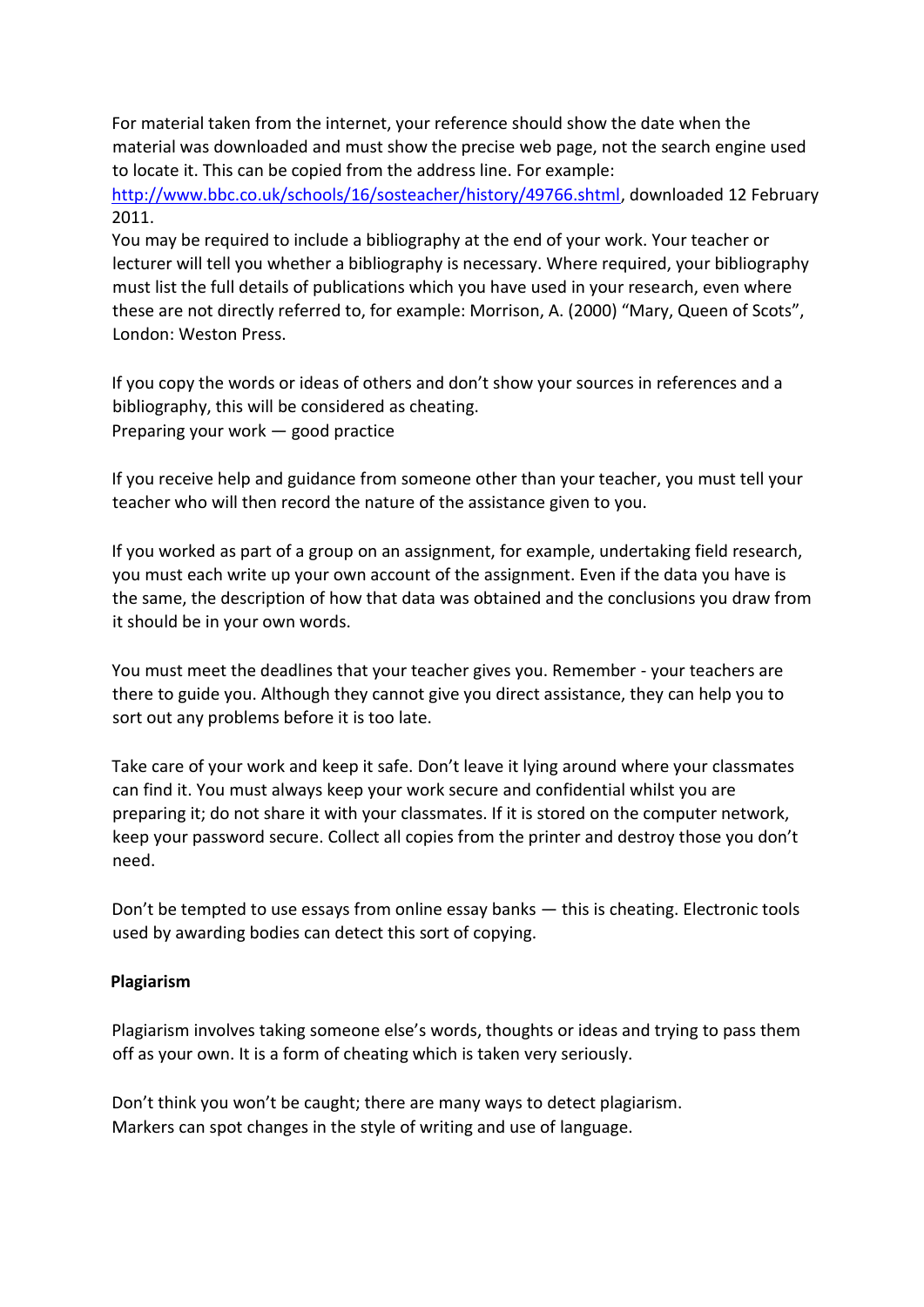Markers are highly experienced subject specialists who are very familiar with work on the topic concerned — they may have read the source you are using (or even marked the essay you have copied from!).

Internet search engines and specialised computer software can be used to match phrases or pieces of text with original sources and to detect changes in the grammar and style of writing or punctuation.

## **Penalties for breaking the regulations**

If your work is submitted and it is discovered that you have broken the regulations, one of the following penalties will be applied: the piece of work will be awarded zero marks; you will be disqualified from that unit for the examination series in question; you will be disqualified from the whole subject for that examination series; you will be disqualified from all subjects and barred from entering again for a period of time.

Your awarding body will decide which penalty is appropriate.

REMEMBER – IT'S YOUR QUALIFICATION SO IT NEEDS TO BE YOUR OWN WORK